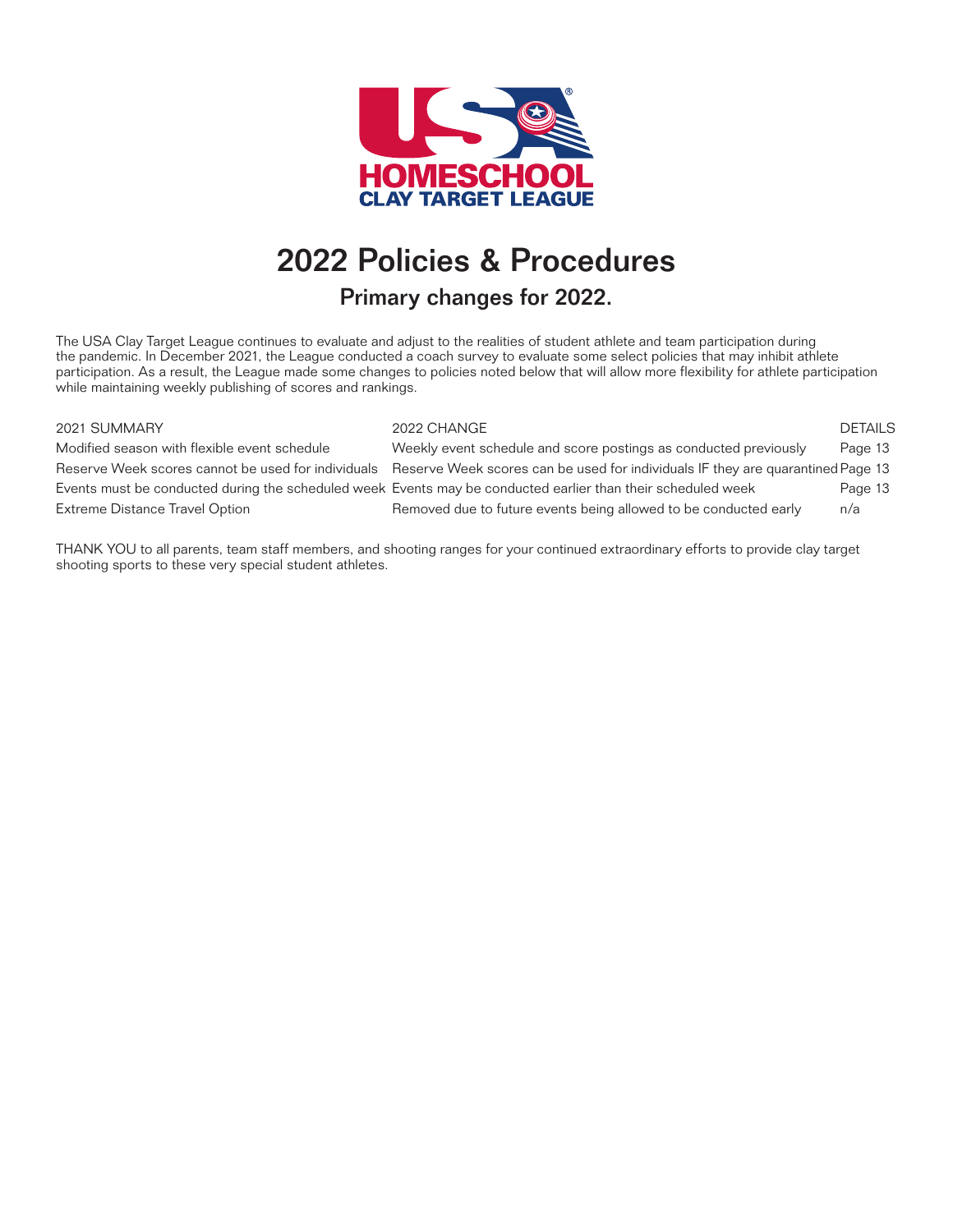

# 2022 Policies & Procedures

### Welcome

### The League

The Homeschool Clay Target League is a division of the USA Clay Target League – a non-profit corporation. The League is the independent provider of clay target shooting sports to secondary and postsecondary educational institutions. The League's priorities are safety, fun, and marksmanship – in that order.

The USA Clay Target League's Board of Directors and/or the League's leadership reserves the right to make alterations in, or amendments to, these Policies & Procedures at any time without notice, whenever it is deemed to be in the best interest of the League.

These Policies & Procedures apply to all League-sponsored events and participants.

### More Information

Website: www.usahomeschoolclaytarget.com

### We Believe

Safe and responsible handling and storage of firearms and ammunition is the first priority.

Everyone should have fun.

Participation is a privilege and not a right.

Sportsmanship needs to have a constant presence.

Students should have an equal opportunity to participate.

Ethical behavior, dignity and respect are expected.

Participants will be chemically free.

Collaborative relationships with educational institutions, parents, and students create a positive experience.

Academic priorities must come before participation.

Adults must serve as a positive role model to students.

The success of the team is more important than individual honors.

Shooting ranges are critical to the success of the League and are positive business leaders in their community.

Compliance with educational institution, community, shooting range and League rules are mandatory for all participants.

Shooting sports strengthens connections within families and communities for life.

Everything the League does will always be in the best interest of

| <b>Table Of Contents</b>               | Page |                                         |                                        |  |
|----------------------------------------|------|-----------------------------------------|----------------------------------------|--|
|                                        |      | League Approved Certification 6         |                                        |  |
|                                        |      | State-Approved Hunter Certification . 6 | Ammunition Recommendations  11         |  |
|                                        |      |                                         | Targets At Each Station  11            |  |
|                                        |      |                                         |                                        |  |
| Clay Target Shooting Sport Options 2   |      |                                         |                                        |  |
|                                        |      |                                         | Ammunition Recommendations  11         |  |
|                                        |      |                                         | Targets At Each Station  11            |  |
|                                        |      |                                         |                                        |  |
|                                        |      | Assistant Coach & Volunteers  7         |                                        |  |
|                                        |      |                                         | Sporting Clays Course  12              |  |
|                                        |      | Range Safety Officer 8                  | Ammunition Recommendations  12         |  |
|                                        |      |                                         | Targets At Each Station  12            |  |
|                                        |      | Firearm & Ammunition Purchase 8         |                                        |  |
| Special Need Athletes 3                |      | Safe Firearm Handling  8                |                                        |  |
| Competing For Financial Gain 3         |      | Safety & Courtesy 8                     | Ammunition Recommendations  12         |  |
|                                        |      |                                         | Targets At Each Station  12            |  |
|                                        |      |                                         |                                        |  |
| Non-Profit Organization  3             |      |                                         | Practice & Competition Events 13       |  |
|                                        |      |                                         |                                        |  |
| Remote Shooting Range 4                |      |                                         |                                        |  |
|                                        |      |                                         |                                        |  |
|                                        |      |                                         |                                        |  |
| Athlete Registration  4                |      | Equipment Inspections 9                 | Absent Athlete Scoring 13              |  |
| Different School Team Participation  4 |      | Clay Target Shooting Procedures  9      |                                        |  |
|                                        |      |                                         | Uncompleted Reserve Week 14            |  |
|                                        |      |                                         | True Team® Scoring  14                 |  |
| Donations, Sponsors & Fundraising 4    |      |                                         | Class Designation 14                   |  |
| Other Memberships 4                    |      |                                         | Conference Designation 14              |  |
|                                        |      |                                         | Conf. True Team Points Calculation  14 |  |
|                                        |      |                                         | Conf. True Team Point Assignment 14    |  |
| Coach Education & Support 5            |      |                                         | Earning True Team Points - Athlete  15 |  |
| Emergency Management Plan  5           |      |                                         | Earning True Team Points - Team  15    |  |
| Lettering & Yearbook 5                 |      |                                         | Published Scores 15                    |  |
|                                        |      |                                         |                                        |  |
| PullUSA Magazine Subscription  5       |      | "Out" or "End of Round"* 10             |                                        |  |
|                                        |      |                                         | Team Recognition  16                   |  |
|                                        |      |                                         | Individual Recognition 16              |  |
|                                        |      |                                         |                                        |  |
| Team Management System™ 6              |      |                                         |                                        |  |
| Athlete Management System™  6          |      |                                         | National Tournament  16                |  |
| Shooter Performance Tracker® 6         |      | 0.0000111100                            |                                        |  |

| Ammunition Recommendations  11                                                                                                                                                                                                                                                                       |  |
|------------------------------------------------------------------------------------------------------------------------------------------------------------------------------------------------------------------------------------------------------------------------------------------------------|--|
| Targets At Each Station  11<br>11<br>Ammunition Recommendations  11<br>Targets At Each Station<br>11<br>11                                                                                                                                                                                           |  |
| Sporting Clays Course  12<br>Ammunition Recommendations  12<br>Targets At Each Station  12                                                                                                                                                                                                           |  |
| 12<br>Ammunition Recommendations<br>12<br>Targets At Each Station<br>12                                                                                                                                                                                                                              |  |
| 13<br>Practice & Competition Events<br>13<br>Inclement Weather<br>13<br>13                                                                                                                                                                                                                           |  |
| 13<br>Submitting Scores<br>Absent Athlete Scoring<br>13<br>Reserve Score<br>13<br>Uncompleted Reserve Week<br>14                                                                                                                                                                                     |  |
| True Team <sup>®</sup> Scoring<br>14<br>Class Designation<br>14<br>Conference Designation<br>14<br>Conf. True Team Points Calculation<br>14<br>Conf. True Team Point Assignment<br>14<br>Earning True Team Points - Athlete<br>15<br>Earning True Team Points - Team<br>15<br>Published Scores<br>15 |  |
| Awards & Recognition 16<br>16<br>Team Recognition  16<br>Individual Recognition<br>16                                                                                                                                                                                                                |  |
| 16<br>16<br>National Tournament  16                                                                                                                                                                                                                                                                  |  |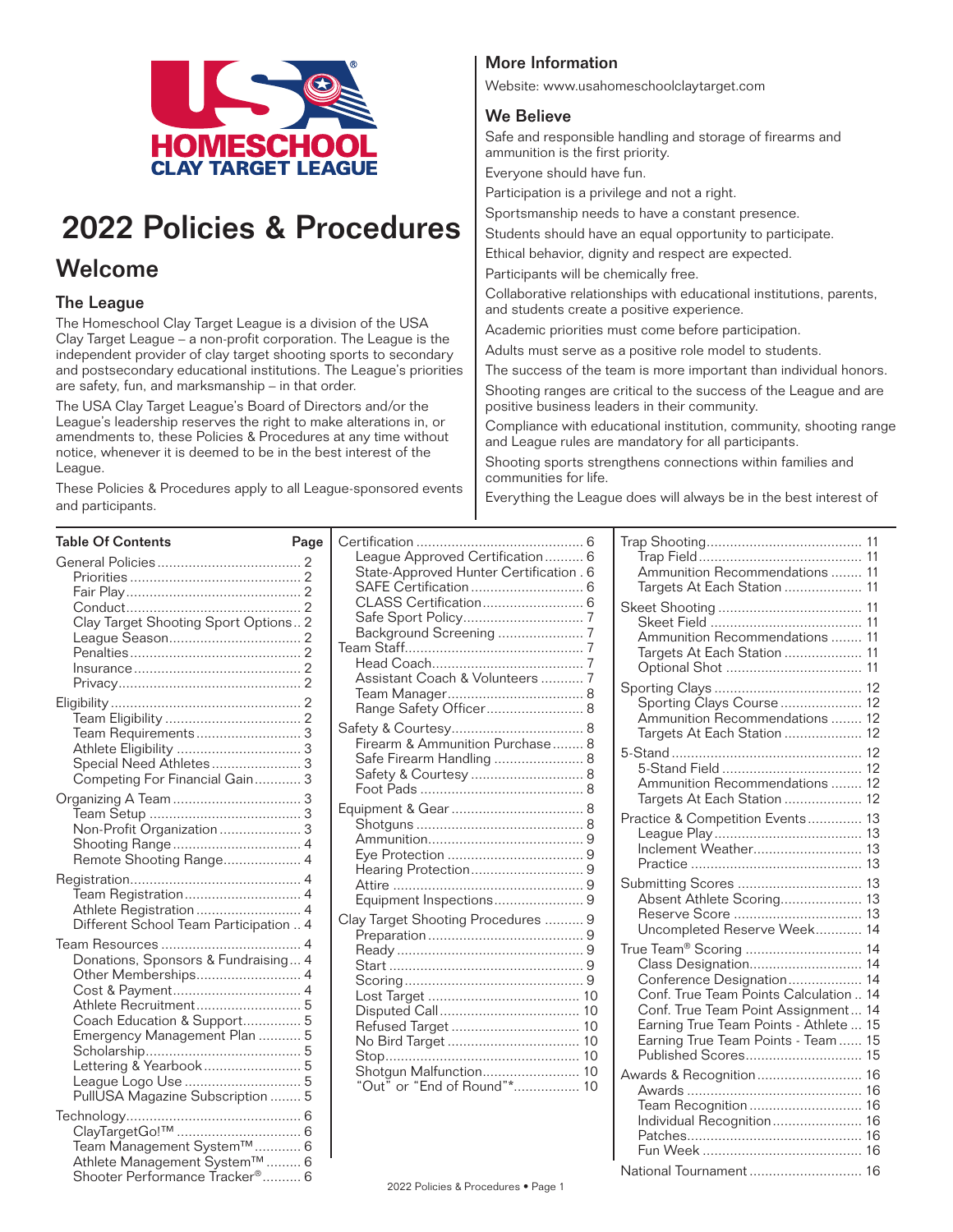## General Policies

### **Priorities**

The League's priorities, in order of importance, are safety, fun, and marksmanship.

### Fair Play

The League's success is dependent on the trust it instills in every student athlete, coach, shooting range member, parent and educational institution officials. The assured reliance on character, ability, and truthfulness for each person will create a safe environment that everyone will enjoy.

### **Conduct**

Acts by coaches, volunteers, student athletes of using abusive or profane language, displaying unsportsmanlike conduct (includes but not limited to: Policy & Procedure violations; arguing with referees; unsafe handling/use of shotguns; distracting a competitor; cheating, etc.), consuming alcohol, or using drugs before or during any League event are prohibited and are grounds for suspension and/or expulsion from the League.

Student athletes are strongly encouraged to be respectful of the time constraints for all coaches, volunteers and shooting range staff.

### Clay Target Shooting Sport Options

The League offers four different clay target shooting sport "virtual" leagues. "Virtual" means that teams shoot at their local shooting range(s), submit the scores online, and then those scores are compared against all other teams in their respective conference. There is no need to travel to other shooting ranges to compete in head-to-head competitions. Conferences are determined by the type of clay target sport and then by similar team sizes.

The clay target shooting sport league offerings include trap shooting, skeet shooting, sporting clays and 5-stand. Teams can compete in one or more leagues as determined by their preferred clay target sport(s).

### League Seasons

The League organizes a spring clay target competition season that includes a National Tournament and a fall clay target competition season. Although examples used in these Policies & Procedures are in reference to the League's spring season, the League's Policies & Procedures apply to both seasons.

The League's season schedule is defined as the first day after student athlete registration ends and the final League-sponsored event for the season is completed. For the complete schedule and list of season events, please visit the League's website.

### **Penalties**

All student athletes, team leaders and shooting range officials must be familiar with the League's Policies & Procedures and must ensure that these Policies & Procedures are enforced. It is the responsibility of each student athlete and coach to comply with the Policies & Procedures. Any violation of Policies & Procedures should result in the following Two Strike Penalty Rule:

Strike 1: Upon a first violation the student athlete will be sent home immediately and it will be the coach's responsibility to contact the parents of the student athlete and address the concerns before the student athlete can return to the team.

Strike 2: If a second violation occurs the student athlete will be removed from the team and will not be able to return for the remainder of the season.

The League must be informed immediately of any roster changes. Individual teams may include alternative penalties and enforcement actions.

Educational institution's conduct, academic or chemical abuse policies and penalties and federal Gun-Free Zones Act laws will always supersede any League policies.

### Insurance

All registered participants in the League are insured by the League.

The General Liability Insurance Policy provided to team staff members provides a \$1,000,000 per occurrence liability limit per member from claims made due to negligent acts accidentally committed resulting in bodily injury, personal injury or property damage to others. See the insurance policy for complete details.

The Accidental Death & Dismemberment insurance for registered student athletes pays an athlete or an athlete's beneficiaries up to \$250,000 of medical expenses if an athlete's death or dismemberment is the direct result of an shooting-related accident. Coaches may request to receive the insurance policy from the League to view complete details.

The names of all registered athletes, coaches and other staff members must be included in the team's profile in ClayTargetGo! – the League's exclusive online application suite – prior to the first practice event to qualify for the insurance. Staff members must agree to League terms of participation to receive insurance.

A team's shooting range may have an insurance policy that may cover on-site participants while shooting during scheduled League events. Ask your participating shooting range for their insurance policy details.

### **Privacy**

The League has strict rules and regulations regarding disclosure of athlete and parent contact information, including but not limited to names, phone numbers, email addresses, house addresses or any other information allowing a third-party to identify or contact any League participant or parent. Coaches, assistants, staff or any other personnel with access to contact information may not copy, distribute, sell, share, or make available in any manner, to any other person, entity, or third-party. In the event of unauthorized disclosure of any contact information, the individual(s) responsible shall be deemed in violation of this privacy rule, and the League may resort to any remedy available to it, through its internal Bylaws or at law.

## **Eligibility**

### Team Eligibility

There are two types of teams that are eligible to participate educational institutions or a group of homeschool students.

- 1. Incorporated educational institution (ie: religious, association, non-profit organization, private organization, network affiliate):
	- Comprised of multiple grades including 12th grade, AND
	- Written approval from the educational institution (Board Director, Principal, President, Assistant Principal, or Activities/Athletic Director) to use the education institution's name for the team, AND
	- Minimum of two (2) registered student athletes per sport, AND
	- An educational institution-approved adult (21+ years of age) Head Coach that has successfully completed the League's CLASS Certification.

All new teams require a letter or email from the education institution authorizing participation of the team and Head Coach.

Example approval letter: This letter serves as approval for our students to represent Example Educational Institution and to utilize the name Example Educational Institution for their clay target team representation in the Homeschool Clay Target League. The team's Head Coach will be John Doe and his email address is johndoe@sample.com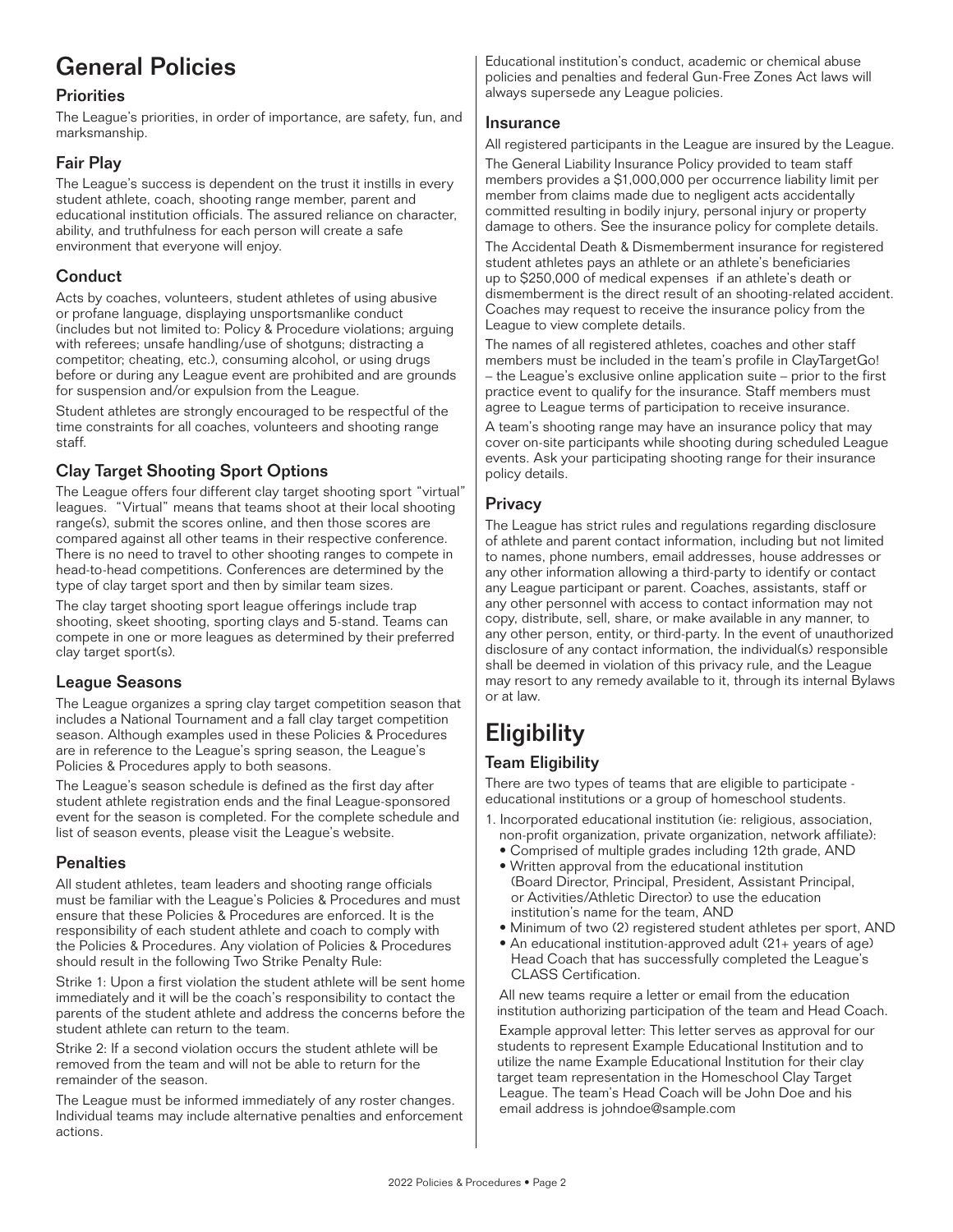Educational institutions are strongly encouraged to allow use of the educational institution logo, offer a lettering program, and include the team photo in the educational institution's yearbook.

- 2. Group of individual homeschool students:
	- Grades 6-12, AND
	- Team name will be identified by county/region name (ie: Example County Clay Target), AND
	- Minimum of two (2) registered student athletes per sport, AND
	- An adult (21+ years of age) Head Coach that has successfully completed the League's CLASS Certification.

### Team Requirements

In the spirit with which this League was formed, the League encourages all athletes who meet student athlete eligibility requirements to be included on a team based on submission of registration (first come, first serve) and not by tryouts.

- A minimum of one coach for every 10 team members is required.
- An unlimited number of student athletes may be on a team if the athlete-to-coach ratio complies.
- The number of members on a team will be determined by a combination of coach/student ratio and shooting range capacity. It is important that the Head Coach and the shooting range work together to determine the number of students the coaching staff and facility can safely and efficiently accommodate.
- If additional coaches are required to conform to the coach/ student ratio requirements, ask parents or shooting range members to assist with the team.
- If additional shooting time is needed at the shooting range to accommodate more members, consider adding an additional day or extending participation hours.
- If a shooting range has reached capacity or team size limit is imposed, returning student athletes and seniors should be provided the first opportunity to participate.
- Teams may utilize different shooting ranges to accommodate larger team sizes and/or to reduce travel for participants.
- Teams may add another clay target sport through the Head Coach.

### Athlete Eligibility

Any student enrolled in an educational institution or taught at home instead of school at the time of the student athlete registration deadline date is eligible to participate if he/she:

- Is in grades six through twelve, AND
- Is not enrolled in a traditional private or public school, AND
- Has completed a League-approved firearm safety certification program, AND
- Meets all educational institution's curricular activity eligibility requirements, AND
- Complies with the League's Policies & Procedures, AND
- If the team has the capacity to accommodate the student.

If a student athlete transfers to a different educational institution during the League's season, the athlete must complete the season with the team he/she originally registered for. No roster changes are allowed after registration is complete.

New York student athletes and their families must meet requirements as noted in Section 265 of the New York State Penal Code.

- Must be 12 years of age or older
- Student athletes under the age of 17 cannot access their shotguns or ammunition outside of a shooting range and without an adult meeting the team staff requirements in these Policies & Procedures. See "Team Staff" on page 7.

### Special Need Athletes

Shooting sports provides student athletes and their families an equal opportunity to participate in the League.

Students with physical disabilities, learning disabilities, or mental health concerns should consult with the team's Head Coach prior to registering with the team to explore participation opportunities and requirements. The student's participation may require written approval from a physician.

Special need student athletes may utilize coach assistance and/or apparatuses at any time while shooting.

### Competing For Financial Gain

The League promotes participation in clay target sports emphasizing safety, fun, and marksmanship and does not encourage youth competition for a financial benefit. The League also does not support motivating youth to participate in this sport through financial gain and, therefore, the following conduct will disqualify a team or athlete from participation in League sponsored events:

A student shall remain eligible to participate in League activities unless any of the following occur:

A student accepts one or more of the following associated with the participation in clay target events occurring during the League's season:

- Monetary compensation for participation in clay target competition;
- Gifts or promotional merchandise valued at \$100 or more;
- A share in the season profit of a team;
- An expense allowance;
- An exclusive financial benefit that includes an ancillary advantage or benefit to a for-profit business;
- A tangible prize or award having a value exceeding \$100; or
- Monetary prize, purse, reward or other winnings exceeding \$100.

Gifts or scholarships received by the athlete, either directly or indirectly, that are not conditioned upon continued participation in clay target events shall not be construed as a disqualifying event.

A team shall remain eligible to participate in League activities unless any of the following occur:

A team, or entity benefiting the team, accepts one or more of the following associated with the team's participation in clay target events occurring during the League's season:

- Promotional merchandise, goods, or services valued at \$1,000 or more;
- A team prize or award having a value of \$100 or more; or
- A monetary prize, purse, reward or other winnings exceeding \$100.

Monetary contributions received through fundraising, donations, grants, scholarship or like kind that are given and remain in the possession and control of the team, or in the possession and control of an entity that is organized for the benefit of the specific team, shall not be construed as a disqualifying event.

A student or team who fails to comply with these requirements shall be disqualified from further participation in the League.

### Organizing A Team

### Team Setup

The coaching staff is solely responsible for management, coaching, administration, and monetary management on behalf of the team.

### Non-Profit Organization

Because most teams are setup as an independent activity for an educational institution, some teams establish a nonprofit organization for their team to take advantage of being tax-exempt and the ability to accept contributions and donations that are taxdeductible to the donor. Additional benefits include, but are not limited to:

- Exemption from federal and/or state corporate income taxes.
- Possible exemption from state sales tax (varies by state).
- Ability to apply for grants and other public or private allocations available only to IRS-recognized, nonprofit organizations.
- The public legitimacy of IRS recognition.
- Formal checking and banking services.

When considering creating a non-profit organization, it is strongly recommended to consult with certified legal and accounting professionals prior to considering starting a nonprofit organization.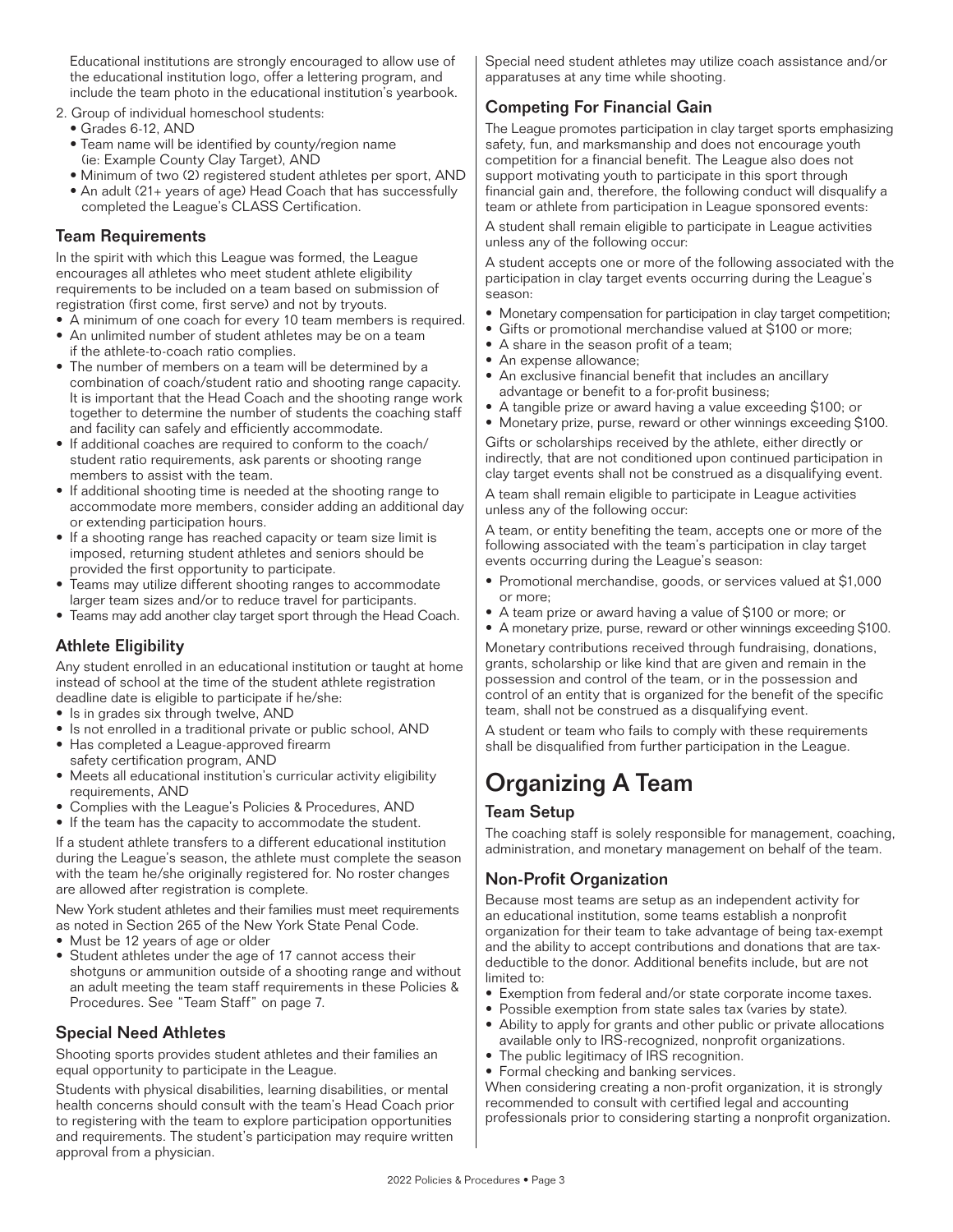### Shooting Range

Shooting ranges are important partners for clay target teams and play a vital role in providing student athletes a safe, fair, and competitive environment to participate in the League.

Ensuring a consistent and fair shooting experience throughout the state and the League is important to the enjoyment of the sport for all participants. The League strongly encourages shooting ranges to adhere to standard equipment, field, target and target flight specifications to the best of the shooting range's abilities.

Alcohol or tobacco is not allowed to be consumed during any League events at a shooting range.

Shooting ranges that host League teams should familiarize themselves with the League's Policies & Procedures. This document is the first resource that clubs, teams, and coaches should refer to if there are any questions.

Additionally, the League recommends that shooting ranges set clear expectations with teams and athletes regarding shooting range rules and safety procedures. In all cases, shooting range safety procedures and product specifications supersede any League policies and/or procedures.

### Remote Shooting Range

If shooting range access is unavailable, teams may coordinate with a local landowner to create a remote range. Like formal shooting ranges, a remote range has to provide a safe, fair, and competitive environment for a team to participate in the League while following all shooting range requirements in these Policies & Procedures.

Remote range requirements:

- Land: Coordinate with the landowner to define expectations and requirements. The League can provide drafts of participant waiver forms for landowners to use. Land area must adhere to the field specifications as defined by the type of clay target sport regulations. Verify that any land use, noise ordinance, or waterway regulations are not impeded upon prior to commitments.
- Insurance: Verify insurance requirements with landowner.
- Thrower (Trap): Specifications for the thrower must meet sport requirements for target flight directions and speed.
- Target flight: A radar gun will measure the speed of a thrown target and apparatuses can be used to measure flight height, angles and distance.
- Other: Consider electrical access for machines, shooting post area, thrower shelters, gun racks, scoring tables, and more.

Visit the League's website "rules > shooting range" page for more detailed information.

### **Registration**

### Team Registration

A new team is required to contact the League to verify participation and acquire access to their ClayTargetGo! account.

Any team that participated in the League in a previous season must have the Head Coach login to their ClayTargetGo! account to activate the season.

- The team's Head Coach will be invited to register their team through CTG.
- All teams are required to have a minimum of two (2) student athletes registered before the student athlete registration deadline expires.
- Teams may register to participate in any or all of the four clay target shooting sport League offerings.
- Detailed athlete registration instructions are included in CTG.
- Teams with less than two registered student athletes after the deadline expires will be removed from season participation and any paid registration fees will be refunded.

### Athlete Registration

Each athlete is required to register with his/her team through the Athlete Management System in ClayTargetGo.com A parent or legal guardian must register the student if the student is under the age of 18 prior to the registration deadline date. All registrants must agree to all terms regarding Sportsmanship, Medical Consent, and Consent & Waiver.

- A student/guardian is required to create an account in the Athlete Management System at claytargetgo.com prior to registering for a team.
- After the account is created, the student is elegible to be invited to register for the team.
- When a coach activates the athlete registration process for a student, a registration invitation email is sent to the contacts indicated in the student's profile. The email is NOT required to register. Athlete Management System users may login to their account at any time to view the registration status or complete any necessary registration tasks for the student.
- Unregistered students will be removed from the team roster after the registration deadline.
- There are no registration deadline extensions.
- Check the League's website for all athlete registration requirements, deadlines, and registration fee payment.
- Teams may have registration deadline requirements prior to the League's requirements.

### Team Resources

### Sponsorships, Donations & Fundraising

Sponsorships, donations and fundraising events for the team are strongly encouraged to help raise money and reduce the costs of participation for the athletes. Recognition for team sponsorships may occur on team uniforms, banners and websites. Sponsorships cannot include or reference:

- Tobacco products
- Gambling
- Sexual connotations
- Alcohol products (bar/restaurant establishments allowed)

### Other Memberships

No team staff member, educational institution, or student athlete shall be required to join any outside organization to participate in the League.

### Cost & Payment

The cost for each student athlete to participate in the League is determined by the team. Costs vary by team depending on ammunition costs, uniform expenses, and local shooting range fees.

- Cost for participation is typically \$300-\$400 and usually includes targets, ammunition, and other team costs. Additional expenses may include mandatory ear protection, eye protection, shooting gear, uniforms, or shotgun.
- Athletes are required to pay the League's \$35 registration fee for each clay target sport they are participating in. The payment method option is selected by the team. This option includes 1) payment due at online registration, or 2) payment is coordinated through the team.
- Paid registration fees are refundable prior to the registration deadline. This must be submitted through the team's coach who processes the refund through TMS.
- No refunds will be issued after the registration deadline.
- League registration fees include administration, awards, insurance and a subscription to PullUSA - the League's official magazine.
- League registration fees do not include optional participation in year-end tournaments.
- Athletes must supply their own shotgun. Shooting ranges may allow a shotgun to be borrowed or rented with parental approval. Some teams may also have shotguns for use.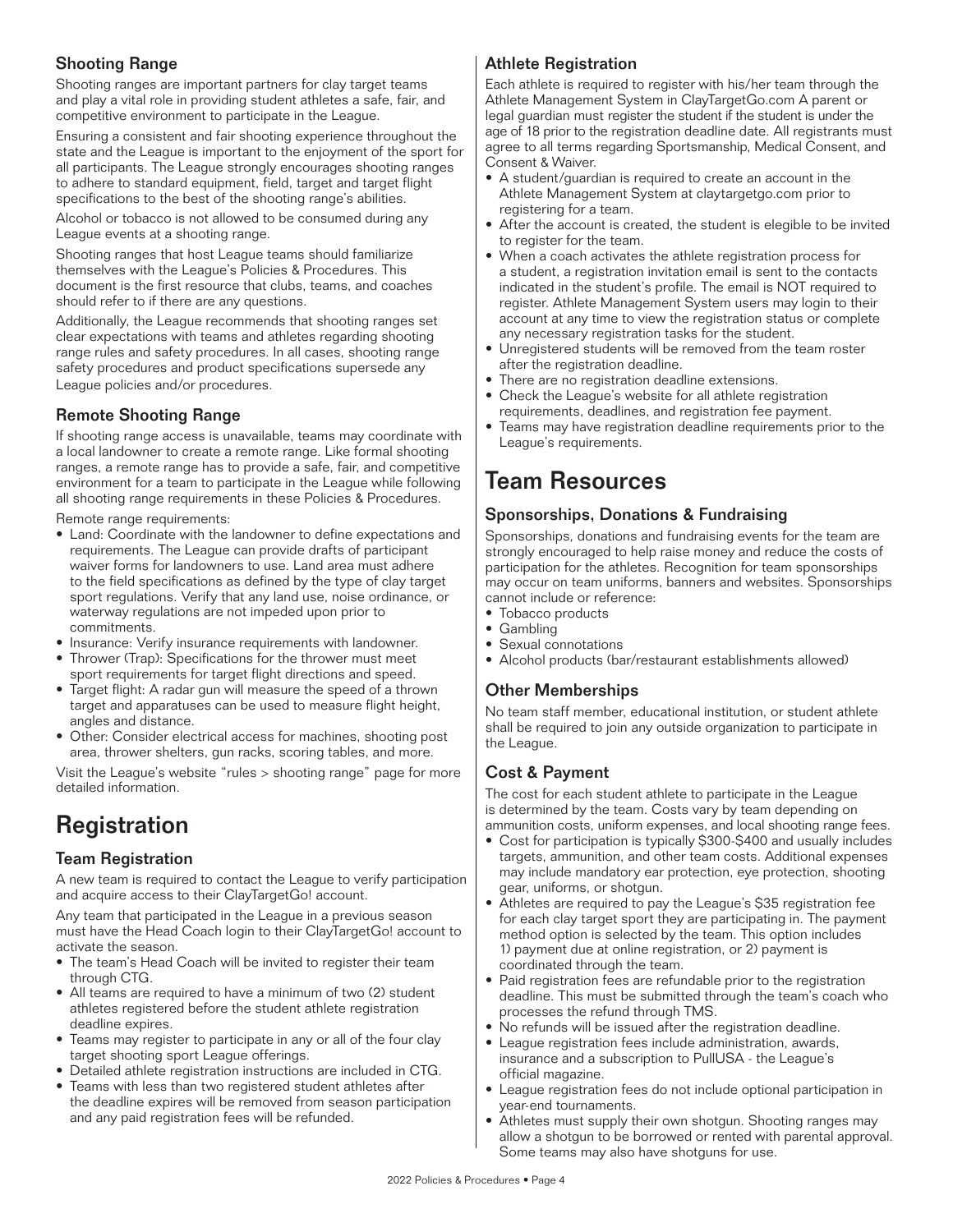All first-year student athletes receive a complementary official League participation patch to adhere to their gear.

### Athlete Recruitment

Recruiting student athletes for a team is coordinated through the educational institution. Host an open house event at the educational institution and invite everyone that is interested in learning about the team. Promote the open house event through educational institution newsletters, message boards, Facebook groups, and posters.

The League's website contains a checklist of items to prepare your event, promotional messages and posters to customize and print, and presentation materials to assist with a successful event. Sign interested student athletes up and you have a team!

### Coach Education And Support Program

The Coach Education And Support Program provides a free education support platform that it is consistent with the clay target league's mission, policies, and procedures to help coaches help themselves, other coaches, and student athletes. The usaclaytargetcoach.com website provides coaches private access to advisors, blogs, and dozens of different lessons to help their knowledge and skills in various areas of starting a team, managing team growth, and emerging teams.

Coaches may also contact the League Coach Education & Support Manager via the League's website for additional assistance and knowledge to help with team management.

### Emergency Management Plan

It is strongly encouraged that each team develops an emergency management plan so they are prepared in case of an emergency. It is vitally important that all elements of this plan are clearly understood by team coaches, shooting range staff, parents and athletes. Emergency management plans should include:

- Immediate access to a phone to dial 911.
- Team roster report Downloaded and printed from the Team Management profile. This includes emergency contact information for athletes and medical conditions.
- Evacuation information in case of inclement weather.
- Situation leaders assigned staff that serve as designated decision-makers and communicators who understand their roles and responsibilities.
- Key contacts Educational institution officials, police, fire, hospital, legal counsel, monetary management, Board of Directors, community partners, etc.

Clear, decisive, and timely communication is important in any situation and having an established plan will help the team successfully navigate its way through any emergency.

### **Scholarship**

The League offers scholarship opportunities to student athletes that are pursuing a postsecondary education.

- To qualify, a student athlete must:
- Be a member of the League.
- Be a graduating senior in participating year.
- Demonstrate an interest in pursuing a career in environmental sciences and/or conservation of natural resources.
- Adhere to all educational institution eligibility requirements. • Submit application before deadline.

Details and applications are made available on the League's website in April.

### Lettering & Yearbook

Each participating educational institution is strongly encouraged to offer a lettering program and a team picture in the educational institution yearbook. Each educational institution has different criteria for awarding letters and yearbook recognition to

participating student athletes. Verify the participation and accomplishment requirements with your educational institution. The League offers lettering program recommendations for coaches through the League's website.

### League Logo Use

The League's logo may be used by a team only if the team complies to the League's Name and Logo Terms of Use requirements that can be viewed by clicking on the link located on the bottom of the League's website.

If your team requires alternative digital formats of the League's logo, contact the League via email.

### PullUSA Magazine Subscription

PullUSA is the official publication of the USA Clay Target League. The magazine covers human interest features, lifestyle stories, tips, product reviews, college prep and more from the world of clay target shooting sports.

The quarterly (four issues annually) magazine will be direct mailed and digitally delivered via email to registered and paid student athletes, Head Coaches, and shooting ranges.

- Mailed to valid addresses only.
- For athletes that do not want the magazine, they may complete the opt-out information in their profile in AMS.
- Non-qualifying complementary subscriptions may purchase an annual subscription. Visit www.pullusamagazine.com

## **Technology**



### ClayTargetGo!™ Application

ClayTargetGo! is the League's exclusive online application suite designed specifically for clay target league coaches and families! ClayTargetGo! helps users manage operations, online registration, communications, scoring, statistics, and more.

### Team Management System™ (TMS)

After confirming their team's participation in the League, the Head Coach of the team will assigned primary access to the Team Management System in ClayTargetGo!.



The Team Management System includes:

- Activity Dashboard instantly review critical team status, action items, and important messages from the League.
- Team Profile school and coach contact information, billing information, conference designation, registration user names and passwords, and more.
- Team Roster add, edit, and download all information about your team members from each sport and each list.
- Submit Scores submit weekly scores for each athlete.
- Team Scoring Report review scores and statistics on each athlete or the team.
- Tournament Registration activated prior to tournaments to manage student athlete registration and roster.
- Access Special Team Offers advertisements from select League providers offer special purchase incentives for teams.

The Head Coach may invite other coaches via email to gain access to TMS and allow certain privileges to access information.

- To setup an TMS account:
- 1. Get the Team ID from the team's Head Coach.
- 2. Visit claytargetgo.com and follow the instructions.

Only a Head Coach or team administrator can change the TMS access for the Head Coach. If a Head Coach needs to be replaced in TMS, contact the League.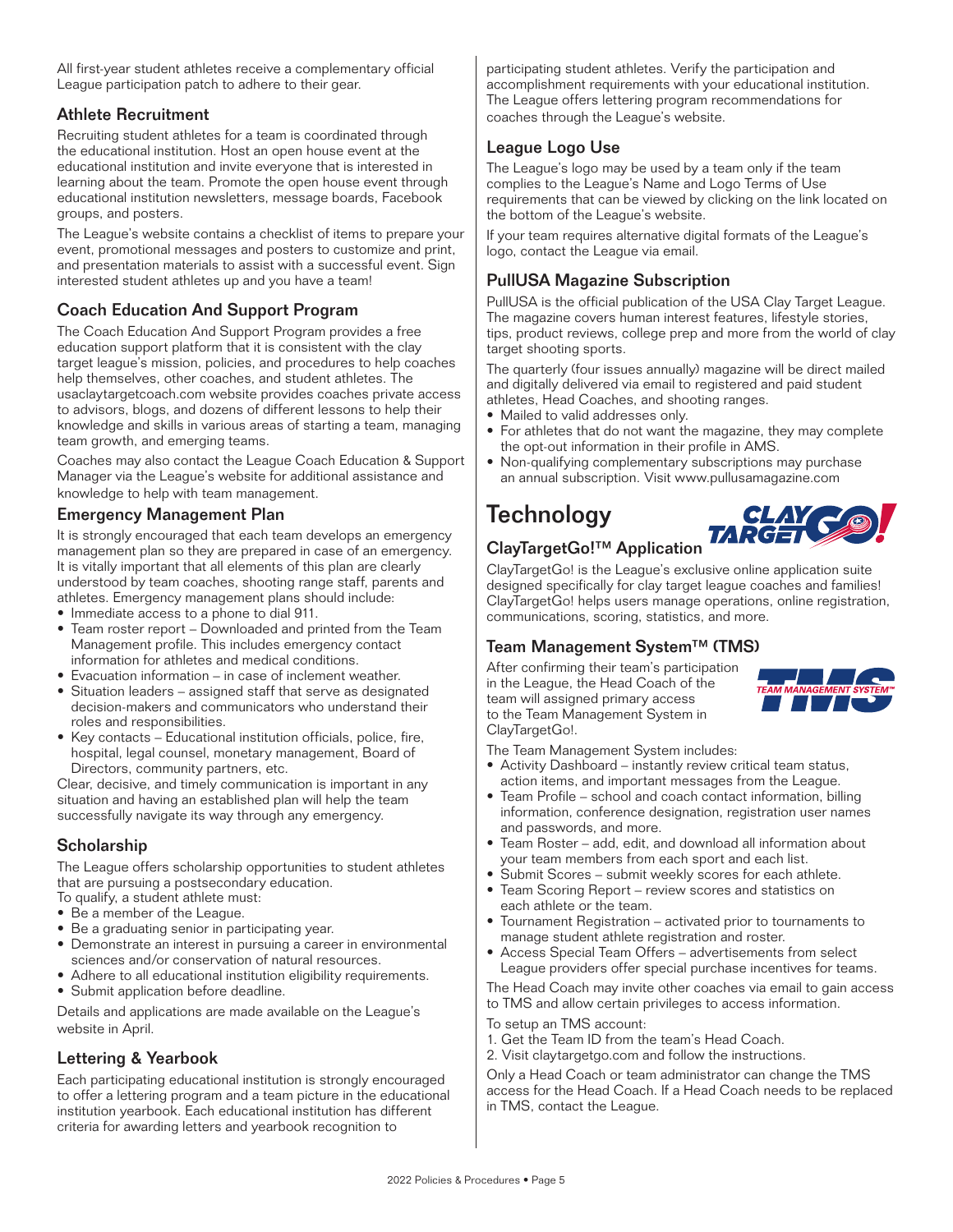### Athlete Management System™ (AMS)

The Athlete Management System allows ClayTargetGo! users (athletes and guardians) to access important features to monitor athlete activities.



- Activity Dashboard instantly review critical team status, action items, and important messages from the League and the team.
- Registration registration and payment confirmation.
- Athlete Profile contact information, medical concern, and important documents.
- Shooter Performance Tracker review scores and statistics.
- Access Special Offers advertisements from select League providers offer special purchase incentives for athletes.

To setup an AMS account:

- 1. Get the Team ID from the team's Head Coach.
- 2. Visit claytargetgo.com and follow the instructions.

### Shooter Performance Tracker®

The Shooter Performance Tracker® (SPT) is a League-exclusive web-based performance tracking tool provided to all participants in the League.

- Athletes can view their SPT access information in AMS.
- Athletes can monitor their scores and ranking when compared against other athletes on their team, their conference and the League.
- Scores and rankings are updated after weekly event results have been posted on the website.

### **Certification**

### League-Approved Firearm Safety Certifications

All student athletes are required to obtain certification for either of the League-approved firearm safety certification programs. Only a state-approved hunter education certificate or the League's SAFE Certification are accepted. Teams should verify the firearm safety training certification requirements with the shooting range where they will be conducting League events.

Student athletes cannot shoot at an event on a team at any time without obtaining a League-approved firearm safety certificate first. State-issued hunter education certificate numbers or dates of completion of SAFE Certification (online and range day) are required to be included into the athlete's profile before scores are submitted for the student athlete. Updates to the registered student athlete's firearm certification must be made in the athlete's profile in AMS or by a coach in TMS before scores are submitted for the student athlete.

### State-Approved Hunter Education Certification

Most states require that hunters complete a certified hunter education course. The hunter education certificate is proof that students have successfully completed a state's official and approved hunting safety course. A student can use a different state's hunter education certificate than their residing state. A team coach will verify the certificate's authenticity. Check your state's department of natural resources website for complete hunter education certification information. If the hunter education certificate cannot be obtained by the deadline, then the League's SAFE Certification is recommended if the shooting range allows it.

#### Student Athlete Firearm Education (SAFE) **Certification**



The League's SAFE Certification provides an in-depth firearm safety

and procedures training program designed specifically for League participants. The cost per student of the SAFE Certificate is \$25 and is payable at the beginning of the online course. Refunds are not allowed. The SAFE Certificate is valid only for League participation and cannot be used for obtaining a hunting license.

The SAFE Certificate is designed specifically for student athletes and coaches participating in the League.

The SAFE Certification requires the completion of the online AND shooting range certification programs to earn the SAFE certificate.

Step 1: Go to usaclaytargetSAFE.com

Step 2: Complete the SAFE Online Certification program. Upon completion of the online course, the student athlete will receive a confirmation email and PDF certificate

Step 3: Complete the SAFE Range Certification. The SAFE Range Certification is conducted at a shooting range through a team coach. The student athlete MUST complete the SAFE Online Certification BEFORE participating in the SAFE Range Day. Athletes must bring a printed SAFE Certificate to the SAFE Range Day. A CLASS-Certified coach must authorize it.

Step 3: Athlete/parent or coach must enter the completion dates of the online and range day certification into the Athlete Management System through ClayTargetGo! before scores are submitted for the student athlete.

Students will participate in a training session conducted by a CLASS -Certified coach on the team. The 1-2 hour shooting range training will include firearm safety, shooting sport procedures, shooting at clay targets, and range safety requirements. The Instructors must have completed the League's Coach Leadership And Safety Support (CLASS) Certification program. Instructors will be provided a SAFE Range Certification guide from the League to assist with certification.

All student athletes that complete the SAFE Certification receive an official iron-on certificate patch from the League.

#### Coach Leadership And Safety Support (CLASS) **Certification**



The League's CLASS Certification

provides a comprehensive and interactive online education and training program designed specifically for League coaches. The CLASS Certification is available to all coaches and takes 5-6 hours of online training to complete.

- New Head Coaches are required to complete the CLASS Certification from the League prior to Practice Week 1. the registration deadline. One complementary single-use promotional code to complete the certification will be provided.
- New Head Coaches assigned during the participation season are requested to complete the certification within ten days.
- Assistant coaches or volunteers may complete the CLASS Certification for \$50 each.
- Only CLASS-Certified coaches may conduct the SAFE Range Certification program for student athletes to complete the SAFE Certification.

The CLASS Program provides three critical areas of coach training: Leadership, Range Safety Officer, and Student Athlete Firearm Education.

#### Leadership:

- Working with coaches and volunteers
- Recruiting student athletes
- Partnering with a shooting range
- Ammunition
- Implementing a safety management plan
- Team communications

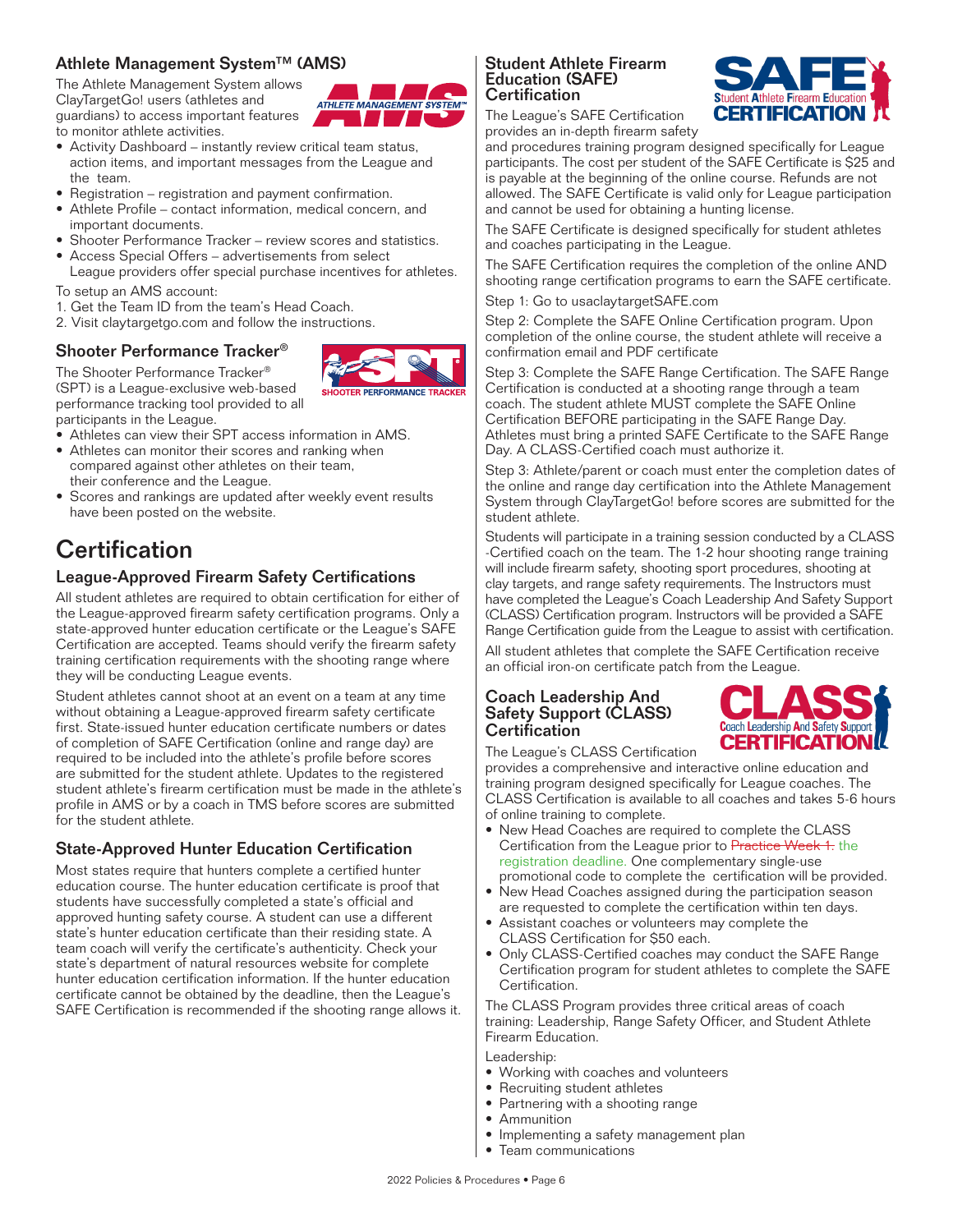- Teaching the skill of the sport
- Recognizing achievements
- Working with parents and educational institutions
- First aid basics

Range Safety Officer (RSO):

- Responsibilities
- Rules
- Shooting range
- Safety meeting
- Equipment failures
- Emergency actions
- Communications

Student Athlete Firearm Education (SAFE) Certification:

• The coach will complete the same 3-4 hour SAFE Online Certification that a student athlete completes. The coach will not be required to complete the final exam.

All coaches that complete the CLASS Certification receive an official iron-on certificate patch from the USA High Educational institution Clay Target League.

The CLASS Certification can be found at usaclaytargetCLASS.com.

### Safe Sport Policy

The mission of the League is to emphasize the positive influence shooting sports can have on athletes and their families. The League does this by providing a safe, comfortable, and positive environment focused on safety, sportsmanship, teamwork, and fun.

One aspect of creating a safe environment for athletes, coaches, and team staff members alike includes ensuring misconduct, including any physical and sexual abuse, is identified, addressed, and eliminated. Following the creation of the federal Safe Sport Authorization Act, the Center for SafeSport has identified six types of misconduct: emotional misconduct, physical misconduct, sexual misconduct, bullying, harassment and hazing. All forms of misconduct are intolerable and in direct conflict with the mission and goals of the League.

The League is committed to the safety and protection of all participating athletes, as well as the coaches and team staff members. Therefore, the League has published its Safe Sport Policy as a tool to help ensure a safe, comfortable, and positive environment for those participating in the League's activities.

The League recommends education and training for student athletes, legal guardians, and any adult staff member on a team that interacts with an athlete in any team capacity or any competition or event overseen by the League. Education and training should include review of this Safe Sport Policy and completion of the Center for SafeSport Trained course. Team staff members are recommended to provide certification demonstrating successful completion of the Center for SafeSport Trained course to their team leader before being granted access to practices and other League-sanctioned events in which there will be interaction with athletes.

Every team staff member must report suspicions and/or allegations misconduct, as defined by Safe Sport Policy, the Center for SafeSport, and state and federal law.

To view the League's Safe Sport Policy and/or to report a suspected violation of Safe Sport Policy misconduct, visit http:// www.usaclaytarget.com/safesport.

### Background Screening

The League does not require background screening for coaches. Educational institution administration and/or the team will determine background screening requirements.

### Team Staff

All non-student team staff members on a team will strive to develop in each athlete the qualities of leadership, initiative, fine judgment, and good citizenship.

New Head Coaches are required to complete the CLASS Certification from the League prior to Practice Week 1. Alternative shooting sport coach certification is not required for any coaches.

The educational institution is responsible for approval of the Head Coach and the educational institution may require background screening for all coaches and volunteers.

Volunteer state-approved hunter education instructors or certified firearm safety instructors are very qualified coaches to be included on a team's coaching staff. Check your state's department of natural resources website for complete hunter education instructor certification information.

All New York coaches must successfully complete the New York Department of Environmental Conservation certification course or must be a duly commissioned officer of the United States army, navy, air force, marine corps or coast guard, or of the national guard of the state of New York; or a duly qualified adult citizen of the United States who has been granted a certificate as an instructor in small arms practice issued by the United States army, navy, air force or marine corps, or by the adjutant general of this state, or by the National Rifle Association of America; or an agent of the department of environmental conservation appointed to conduct courses in responsible hunting practices pursuant to article eleven of the environmental conservation law.

### Head Coach

Each team requires an adult (21+ years of age) as the Head Coach which must be approved by the educational institution's Athletic/Activities Director. The Head Coach is responsible for all operations of a educational institution's team including, but not limited to:

- Supervising student athletes in a professional manner.
- Recruiting and training assistant coaches.
- Training student athletes in safety and courtesy.
- Training student athletes in clay target shooting sport skills.
- Monitoring the safe handling of shotguns and ammunition.
- Having a wide experience in shotgun shooting and a thorough knowledge of shotguns and shooting range equipment.
- Supervising, advising and assisting all coaches and volunteers.
- Educating student athletes about shooting range safety and courtesy rules.
- Managing student, coach, League, or educational institution conflicts.
- Enforcing all Policies & Procedures.
- Making all penalty decisions.
- Coordinating schedules.
- Submitting all required forms and payments before deadlines.
- Verifying all scores and submitting them to the League before the deadline.
- Appointing qualified Range Safety Officer.
- Conducting and verifying Student Athlete Firearm Education (SAFE) Program certification.
- Completing the CLASS Program.
- Making all decisions in any and all cases which are not provided for in the Policies & Procedures, or are against the spirit of these Policies & Procedures, in the best interest of the educational institution, team and the League.

### Assistant Coach & Volunteers

Team assistants receive responsibilities as assigned by the Head Coach. Assistant coaches cannot be student athlete athletes and must be 18+ years of age.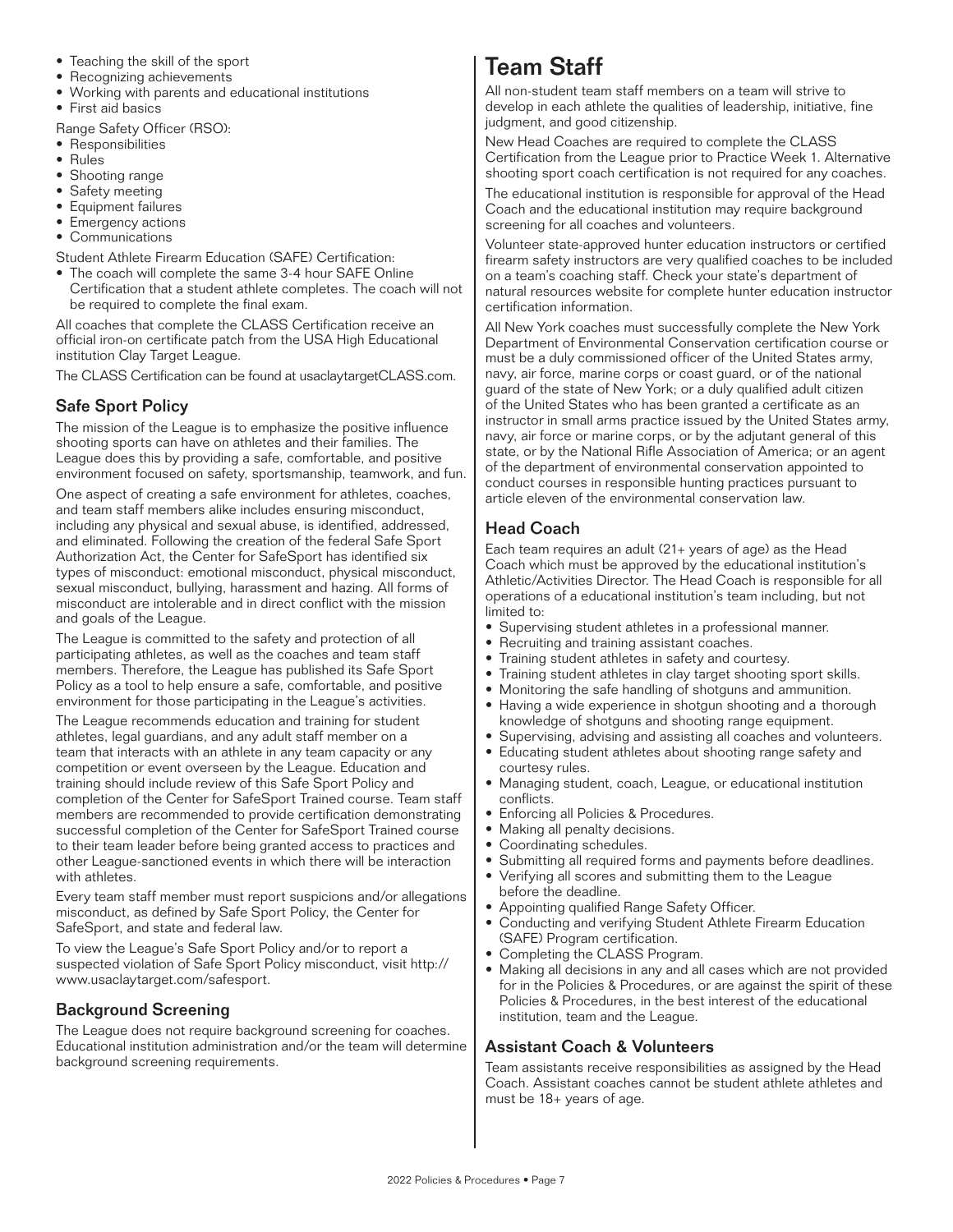### Team Manager

Although not required, it is recommended each team have a Team Manager. The Team Manager's responsibilities may include:

- Coordinating communications from the
- League to the coaches and team members.
- Managing all information for team rosters. • Ensuring all League required forms, payments and score
- submissions are submitted completely and within deadlines.
- Assist the coaching staff when requested.

### Range Safety Officer

The Range Safety Officer (RSO) will possess the knowledge and skills essential to organizing, conducting and supervising safe shooting activities and range operations. One RSO must be present at no more than two adjoining fields during all times when a student athlete participates in League events. The RSO's responsibilities will include:

- Ensuring all shotguns and ammunition are handled safely at all times.
- Supervising preparation of the shooting range according to technical, safety, and target requirements.
- Ensuring the correct application of guns, ammunition and equipment is being used.
- Ensuring proper hearing and eye protection is worn by athletes.

### Safety & Courtesy

All coaches and adult volunteers have the responsibility to keep the range safe always. Any coach should take it upon them self to speak respectfully with any student athlete on any team immediately if they see a safety violation.

#### Firearm & Ammunition Purchase, Storage & Transportation

All students and coaches will follow state laws, county laws, and their educational institution's policy regarding shotguns and ammunition.

The shotgun and ammunition are picked up at a student athlete's home and brought to shooting range by parents or students. Some shooting ranges may have secured firearm storage available.

Teams, families and student athletes must follow all state and federal laws on the purchase, sale, storage, and transportation of ammunition.

### Safe Firearm Handling

All shotguns must be unloaded and have the action open when not shooting.

- Shotguns should be uncased and placed in the rack immediately upon arrival to the shooting range to ensure they are unloaded.
- A break open gun's action may be closed when it is in a gun rack but it shall not contain a live or empty shell.
- All shotguns will be carried with two hands with the action open and muzzle pointed in a safe direction.
- Immediately after shooting a student athlete's shotgun should either be placed back onto the gun rack or cased and returned to the student athlete's vehicle.

### Safety & Courtesy

It is the student athletes' and coaches' responsibility to conduct an event in a reasonable and safe manner. Safety is more important than sneed.

- The practice of tracking targets behind a shooting squad is not permitted.
- Test shots are not permitted.
- Snap caps are permitted in a safe place away from people.
- Always have the shotgun pointed out over fields, up in the air, or at the ground when at the firing line whether the shotgun is loaded or not.
- Always keep your finger out of the trigger guard area until your shotgun is shouldered and pointed down range.
- Do not handle another person's shotgun without the shotgun owner's permission.
- Clean your shotgun after shooting.
- It is recommended to add a name label on your shotgun and gear for identification in case any item is left behind.
- Be respectful and do not distract others.
- No heckling.
- Empty shells should not be picked up until the round is over or when instructed by a coach.
- Do not leave your station or pivot recklessly to offer help if another athlete needs assistance.
- Only coaches can instruct students while occupying a shooting station. On-field skill training/coaching is not allowed during competition events.
- No eating or drinking while occupying a shooting station.
- Wash your hands after handling ammunition, shooting, or cleaning your shotgun.
- Control ejected shells so they do not disturb other athletes at their shooting station. All athletes are required to mount a shell catcher to any shotgun dispensing spent hulls outside of their occupied post. Spent hulls may land directly next to or behind the athlete by way of gravity. Any spent hull ejected from the shotgun by force towards another athlete will require a shell catcher to be applied immediately. In the case of a shell catcher malfunction the athlete must produce an apply a new shell catcher immediately.
- Cell phones must be turned off, in airplane mode, or not in possession while shooting.

### Foot Pads

Athletes are not allowed to rest muzzles on their feet and should not use any type of foot pads. Magnetic muzzle pads are allowed if placed on the ground.

### Equipment & Gear

Each athlete is responsible for personal equipment and items. Shooting ranges or coaches are not responsible for a student athlete's personal items. It is recommended that student athletes affix a name label to their shotgun and gear.

### **Shotguns**

Student athletes are required to supply their own shotgun. Some teams or shooting ranges may have shotguns to borrow or rent. All types of smooth-bore shotguns, including semi-automatics, may be used provided their caliber does not exceed 12 gauge.

The student athlete cannot use a shotgun that:

- Has any form of "release" trigger actions.
- Has a sling or strap attached.
- Changes the properly functioning firearm in the same round.
- Use attached devices that have magnifying or light emitting effects.
- Has a pistol grip that does not have a stock.
- Has a mechanical hammer used for "cocking".
- Utilizes a detachable magazine.
- Has a barrel length of less than 24".
- Is designed or intended for home defense or tactical purposes.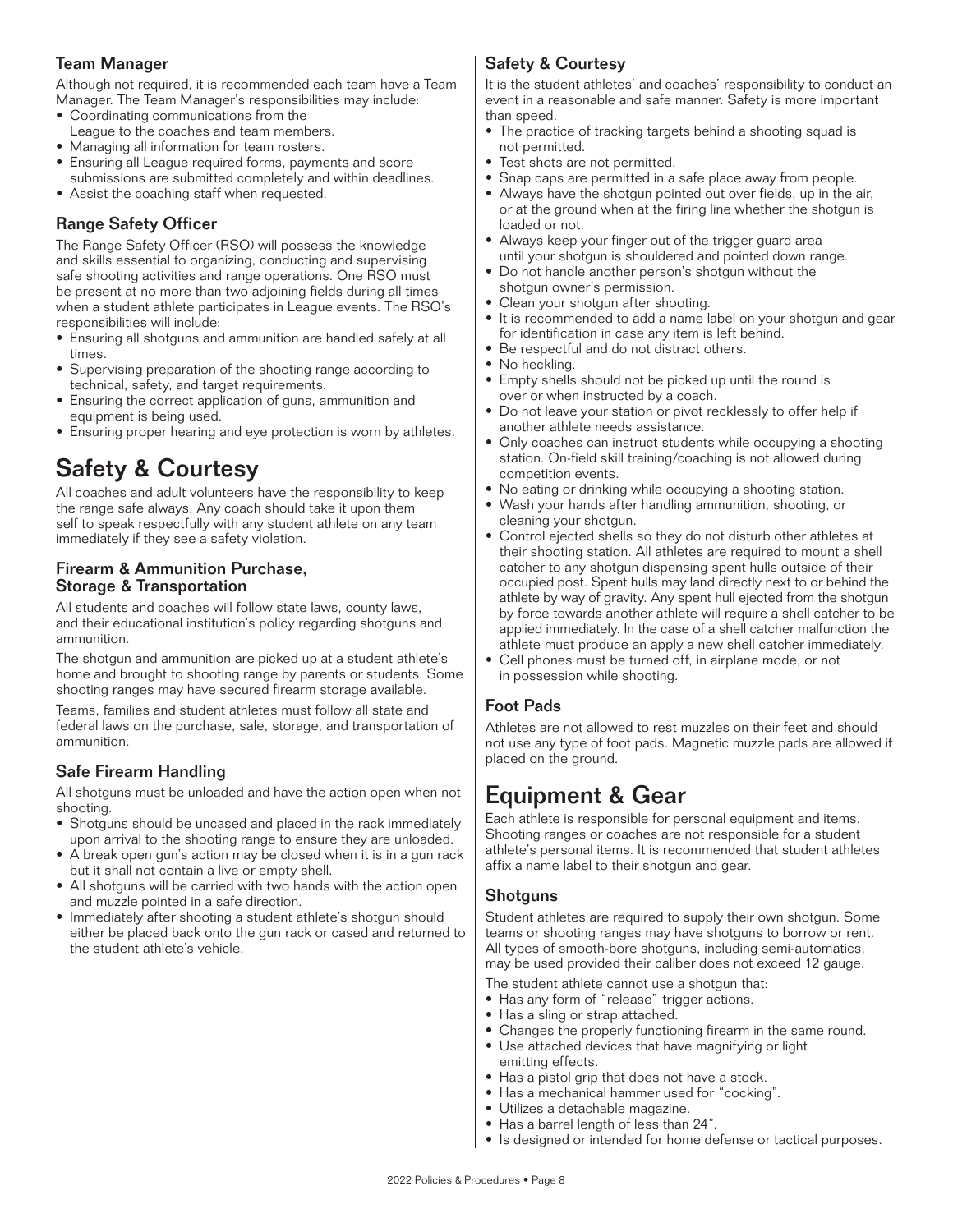### **Ammunition**

All student athletes must use factory ammunition. Ammunition load, shot size, and velocity (feet per second) specifications must meet the use requirements of the shooting range during the event. A

- student athlete cannot use: • Reloaded cartridges.
- Tracers, copper and nickel coated shot.
- Tracker wads during competition.

Shooting range ammunition requirements supersede League ammunition requirements.

### Eye Protection

Eye protection devices designed specifically for shooting sports are required for each student athlete and coach to use while on the field during all events.

Prescription glasses can be used for eye protection if the lenses are comprised of plastic or polycarbonate.

### Hearing Protection

Hearing protection devices designed specifically for shooting sports are required for each student athlete and coach to use while on the field during all events. These devices (ear muffs or ear plugs) should have a Noise Reduction Rating (NNR) of 27dB or higher.

Hearing protection devices that allow for playing music are allowed as long as range commands are audible. Standard commercial ear buds, headphones, or Bluetooth audio playback devices are not designed to reduce and/or eliminate gunshot noise and are not approved hearing protection.

It is recommended that spectators also wear hearing protection when near the field.

### Attire

Every participant in the League will promote a positive image by wearing appropriate attire during all events.

Prohibited items include:

- Clothing that exposes any part of the torso, including but not limited to, cutoff t-shirts, halter tops, tank tops, etc.
- Short shorts and low riding shorts or pants revealing undergarments or buttocks.
- Flip-flops or opened-toed shoes/sandals.
- Any clothing with pictures, caricatures, designs, messages, writings, or other embellishments with direct or indirect references to alcohol, tobacco, sex or sexual connotations, drugs, gambling, or profanities.

### Equipment Inspections

Any team coach or RSO has the right to examine any item of a athlete's equipment including guns, ammunition, clothing, and other equipment to ensure proper accordance with these Policies & Procedures.

### Clay Target Shooting Procedures

The art of shooting a firearm at flying clay targets dates back more than 100 years. Each clay target shooting sport has its own unique requirements and procedures and it is important to understand each depending on the clay target sport you are participating in.

### Preparation

Each athlete will have all the equipment and ammunition necessary to complete the round each time they occupy a shooting station. All shotguns must be carried open and unloaded when moving to the athlete's assigned starting station. Test firing of a shotgun is not permitted.

### **Ready**

At the moment the athlete calls and until the target appears, the athlete must stand in the "READY" position including:

- Both feet entirely within the shooting station area.
- Holding the shotgun with both hands.
- A live round may be in the chamber, but the action MUST be open until it is the athlete's turn to shoot.

### Start

Upon a "START" command from the scorekeeper, each athlete, in turn, will:

- Take proper shooting position.
- Load shell(s) as required by type of sport/shoot
- Close the action of the shotgun.
- Clearly call "PULL" or some other command for the target. • Shoot at the target.
	-
- Scorekeeper does not comment when a target is "HIT"
- Scorekeeper will say "LOST" loudly when a target is missed.
- Discharge empty shell.
- Wait for next turn.

An athlete may close the shotgun action only after the previous athlete has completed his/her turn. No athlete will turn from the shooting station before the athlete's shotgun action is open and empty. Each athlete should begin his/her turn within five (5) seconds after the last athlete has fired at a target and the result has been recorded.

#### Scoring

The official score is the record kept by the scorekeeper on a scoresheet furnished to him/her by the team, shooting range, or event host. One scoresheet is used for each squad.

- The scorekeeper shall clearly record an accurate record of each score of each student athlete.
- A scored target is promptly recorded in the square of the corresponding round on the scoresheet.
- If a target is scored "HIT/DEAD", the scorekeeper will mark the square with a diagonal slash (/) or crossed out (X).
- If the target is scored "MISSED/LOST", the scorekeeper will mark the square with a circle (O) and verbally announce "LOST" to the entire squad.
- Any target scored with both a "/ or X" and "O" shall be "LOST", unless the word "DEAD" is clearly printed in the square.
- The scorekeeper will announce round scores to the squad after each station change.
- At the end of each round, the scorekeeper announces the scores for that round in firing order.
- Every student athlete in a squad should review their scores after the round is completed to verify the addition of scores are correct.
- Only mathematical errors can be corrected off of the field.
- Official League trap and skeet score sheets can be downloaded by team staff members in TMS.

### "Lost" Target

- A missed target must be declared "LOST" when:
- It is not hit during its flight.
- It is only "dusted" and no visible piece is broken from it.
- An athlete, for no permitted reason, does not shoot at a regulation target for which the athlete has called.
- The athlete is allowed two "misfires" per round if they were not able to fire his/her firearm because he/she has not released the safety or has forgotten to load it.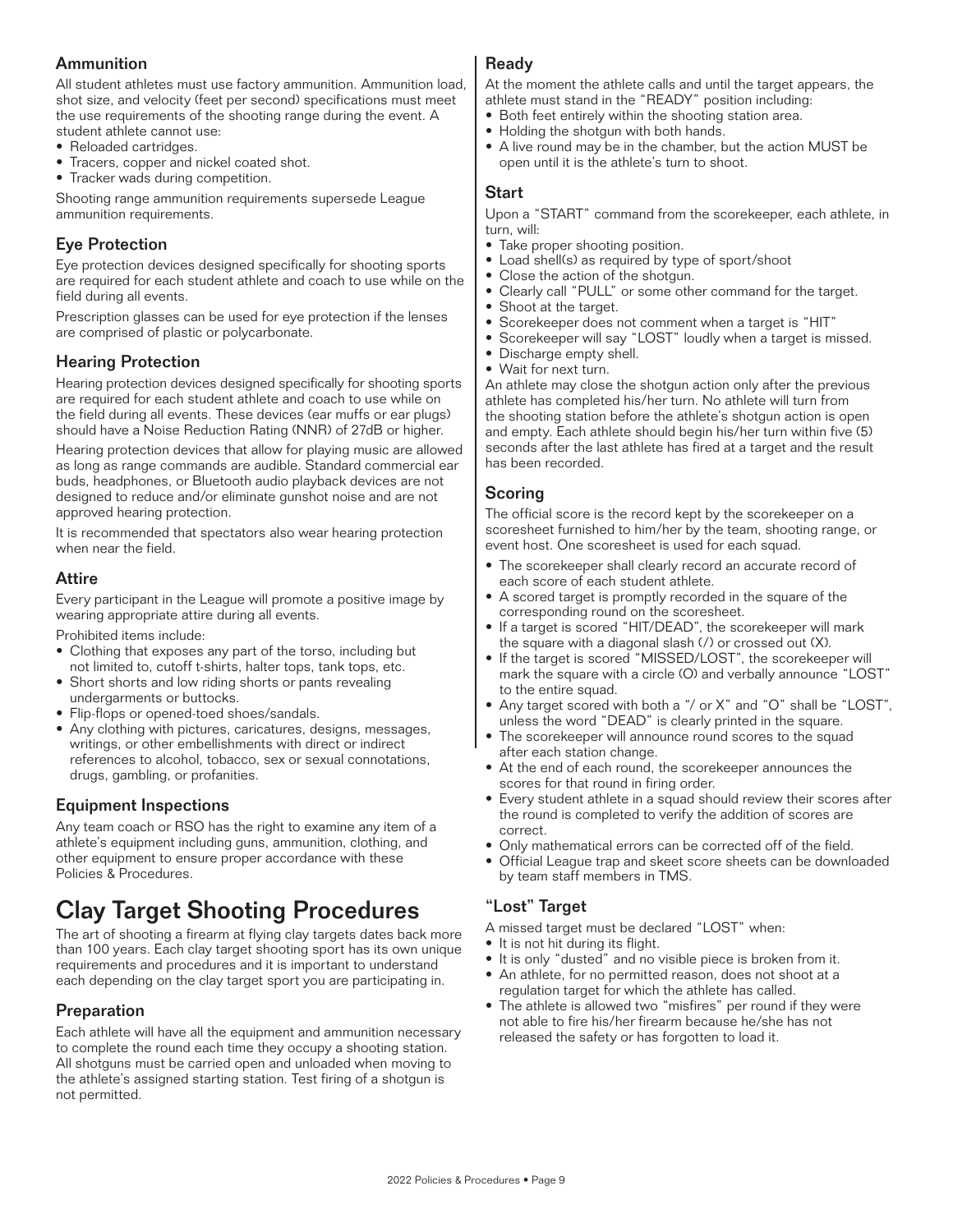### Trap Shooting Scoring Example

| Trap Field #: 3 Scorekeeper: Phil |                 | $\textbf{Dead: } \fbox{{} {indicates a dead, hit, broken,} \quad \textbf{Lost:} \bigcirc \textbf{in} \textit{indicates a completely} \quad \textbf{Mismarked:} \; \fbox{{} {indicates a code target} \quad \textit{in} \textit{c} \textit{not} \textit{not} \textit{not} \textit{not} \textit{not} \textit{not} \textit{not} \textit{not} \textit{not} \textit{not} \textit{not} \textit{not} \textit{not} \textit{not} \textit{not} \textit{not} \textit{not} \textit{not} \textit{not} \textit{not} \textit{not} \textit$ |
|-----------------------------------|-----------------|-----------------------------------------------------------------------------------------------------------------------------------------------------------------------------------------------------------------------------------------------------------------------------------------------------------------------------------------------------------------------------------------------------------------------------------------------------------------------------------------------------------------------------|
| <b>Name</b>                       | Round           | 23<br>Total<br>Subtotal<br>25                                                                                                                                                                                                                                                                                                                                                                                                                                                                                               |
| Susan B.                          | Rd 1            | 43                                                                                                                                                                                                                                                                                                                                                                                                                                                                                                                          |
|                                   | Rd <sub>2</sub> | 23                                                                                                                                                                                                                                                                                                                                                                                                                                                                                                                          |
| $BobK$ .                          | Rd <sub>1</sub> | 23                                                                                                                                                                                                                                                                                                                                                                                                                                                                                                                          |
|                                   | Rd <sub>2</sub> | 24                                                                                                                                                                                                                                                                                                                                                                                                                                                                                                                          |
| Marcus W.                         | Rd <sub>1</sub> |                                                                                                                                                                                                                                                                                                                                                                                                                                                                                                                             |
|                                   | Rd <sub>2</sub> | 32                                                                                                                                                                                                                                                                                                                                                                                                                                                                                                                          |
| Jenny T.                          | Rd <sub>1</sub> |                                                                                                                                                                                                                                                                                                                                                                                                                                                                                                                             |
|                                   | Rd <sub>2</sub> | 24                                                                                                                                                                                                                                                                                                                                                                                                                                                                                                                          |
|                                   | Rd <sub>1</sub> | 2G                                                                                                                                                                                                                                                                                                                                                                                                                                                                                                                          |
|                                   | Rd <sub>2</sub> |                                                                                                                                                                                                                                                                                                                                                                                                                                                                                                                             |

### Disputed Call

In the event of a lost target dispute:

- The athlete immediately raises an arm to notify the scorekeeper.
- All athletes must unload their shotguns and make them safe.
- The scorekeeper defers to the entire squad for majority ruling decision.
- If a majority ruling cannot be made by the squad, the lost target score will stay as-is.
- Unless there is a disputed call, no score can be changed after the next athlete in line has completed his/her shot.

### "Refused" Target

An athlete may refuse shooting at a released target if:

- A target is not released immediately after the athlete's call.
- The athlete is visibly disturbed by some external cause.
- The scorekeeper agrees that the target was flying along an irregular path other than that specified in angle, elevation or distance.

The athlete refusing a target must indicate this by opening the action on their shotgun and raising an arm.

### "No Bird" Target

A scorekeeper may declare a "no bird" when:

- A broken or irregular target emerges.
- Multiple targets are thrown at once from a single thrower.
- An athlete shoots out of turn.
- Another athlete fires at the same target.
- The scorekeeper notices the athlete was visibly disturbed by some external cause.
- The scorekeeper notices athlete's foot position is outside his/her area.
- The scorekeeper detects a violation of the athlete's allowed time limit.
- The shot is discharged involuntarily before the athlete has called for the target.
- A target is thrown before the athlete's call.
- A target is not released immediately after the athlete's call.
- A target's trajectory is irregular.
- There is an allowable malfunction of shotgun or shell.

Any target thrown that comes out of the house that is broken or chipped will be re-thrown for score regardless if the score recorder calls "no bird". This includes if the athlete fires and hits the broken target. Only clear and whole targets are considered legal for competition.

#### **Stop**

When the command or the signal "stop" or "cease fire" is given, shooting must stop immediately.

- All athletes must unload their shotguns and make them safe.
- The round may resume once the cease fire issue has been resolved and the "Start" command given by the scorekeeper and/or RSO (Range Safety Officer).

### Shotgun Malfunction

Failure to fire due to a shotgun malfunction requires that the athlete calls for a "cease fire" or "stop" and properly makes the shotgun safe. The RSO must examine the situation and determine if the shotgun can safely function for the remainder of the round. If the RSO deems the shotgun unusable for that round, the athlete must finish the round with another shotgun not already in use. If the athlete does not have access to an alternative shotgun then the athlete must take a zero score for each remaining target that round.

- Athletes are not allowed to suspend a round and finish it after their shotgun has been repaired.
- Athletes are not allowed to hold up the round for more than three minutes during a failure to fire situation.
- Once the RSO has deemed the shotgun unusable for that round the shotgun cannot be brought back onto the field for any reason until the start of a new round.

### "Out" Or "End Of Round"

Upon the completion of a round, the scorekeeper will declare "OUT" or "End Of Round". Athletes will be notified of their scores, make their shotguns safe, and carry the shotgun in the approved manner and exit the station.

All athletes are responsible for collecting empty hulls used during their round and disposing them in the assigned receptacle.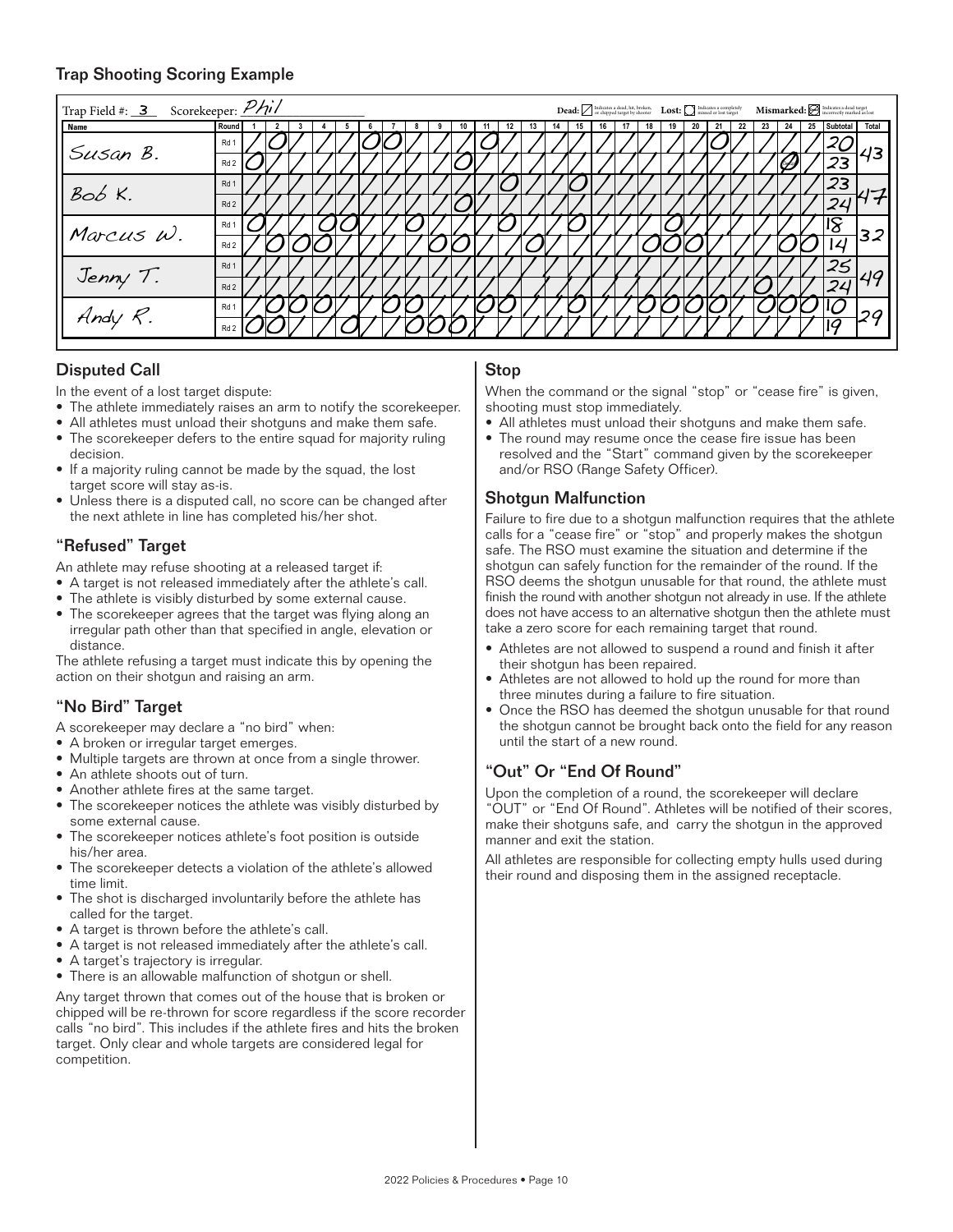



A practice or competition event will consist of shooting two 25 target rounds for a total of 50 targets from the 16-yard station. Up to five athletes (squad) will occupy the stations on a trap field. The student athlete that is assigned to station one is designated the "squad leader".

### Trap Field

The trap field is the area of a shooting range where trap shooting occurs. Each field contains shooting stations (typically concrete walkways with yardage markers) and a trap house.

The trap house is the structure in front of the stations from which the clay targets are launched. Only facility personnel shall enter and maintain the trap house. A cone or flag will be displayed when the trap house requires maintenance and athletes are required to exit their shooting station and make firearms safe until the trap house maintenance is completed and the cone or flag is removed.

### Ammunition Recommendation

Ammunition specifications must meet the use requirements of the shooting range. Typical ammunition used for trap shooting:

Gauge Shot Shot Size<br>12 1 oz. or 1-1/8 oz. #7.5 or #8 12 1 oz. or 1-1/8 oz. #7.5 or #8<br>20 7/8 oz. #8  $7/8$  oz.

### Targets At Each Station

Five shots are taken at each of the five stations. After the first five shots are completed by the entire squad, each athlete will move to a new station by:

- Verifying the shotgun is unloaded.
- With the action open and the shotgun pointed in a safe direction, rotate in a clockwise manner to the next station.
- Station one will move to station two, two to three, three to four, four to five, and five to one.
- Station five will rotate to their right moving away from the station four athlete who is moving to station five and continue to walk behind the other athletes to station one.
- Await the "START" command from the scorekeeper.
- The squad leader is the first to shoot in each round.
- Repeat process until all athletes have each shot 25 targets.
- No athlete will move to the next station until the last target in a round is completed.



### Skeet Shooting

A practice or competition event will consist of shooting two 25 target rounds for a total of 50 targets from eight different stations on a skeet field. Up to 5 athletes (squad) will occupy the stations on a skeet field. The student athlete that is assigned to station one is designated the "squad leader".

### Skeet Field

The athlete shoots from seven positions on a semicircle with a radius of 21 yards, and an eighth position halfway between stations one and seven. There are two houses that hold target throwers that launch the targets, one at each corner of the semicircle. The traps launch the targets to a point 15 feet above ground and 18 feet outside of station eight. One trap launches targets from 10 feet above the ground ("high" house) and the other launches it from three feet above ground ("low" house).

### Ammunition Recommendation

Typical ammunition used for skeet shooting:

|     | Gauge Shot | <b>Shot Size</b>   |
|-----|------------|--------------------|
| 12. |            | 1-1/8 oz. #9 or #8 |
| 20  |            | $7/8$ oz. #9 or #8 |

### Targets At Each Station

Shooting procedures for skeet are very similar to trap shooting except for station assignments, number of targets shot, and station rotation. All squad members take turns at the same station and then move together after all squad members have shot the assigned targets at each station. Squad members need to stand at least at least five feet behind the athlete and always behind the athlete's muzzle.

At stations one and two the athlete shoots at single targets launched from the high house and then the low house, then shoots a double where the two targets are launched simultaneously but shooting the high house target first. At stations three, four, and five the athlete shoots at single targets launched from the high house and then the low house. At stations six and seven, the athlete shoots at single targets launched from the high house and then the low house, then shoots a double, shooting the low house target first then the high house target. At station eight the athlete shoots one high target and one low target. No athlete will move to the next station until the last target in a round is completed.

### Optional Shot

The athlete must re-shoot his/her first missed target from the same station and at the same house immediately following a lost target. If no targets are missed in the round, the athlete must shoot his/her 25th shell at the low house station eight.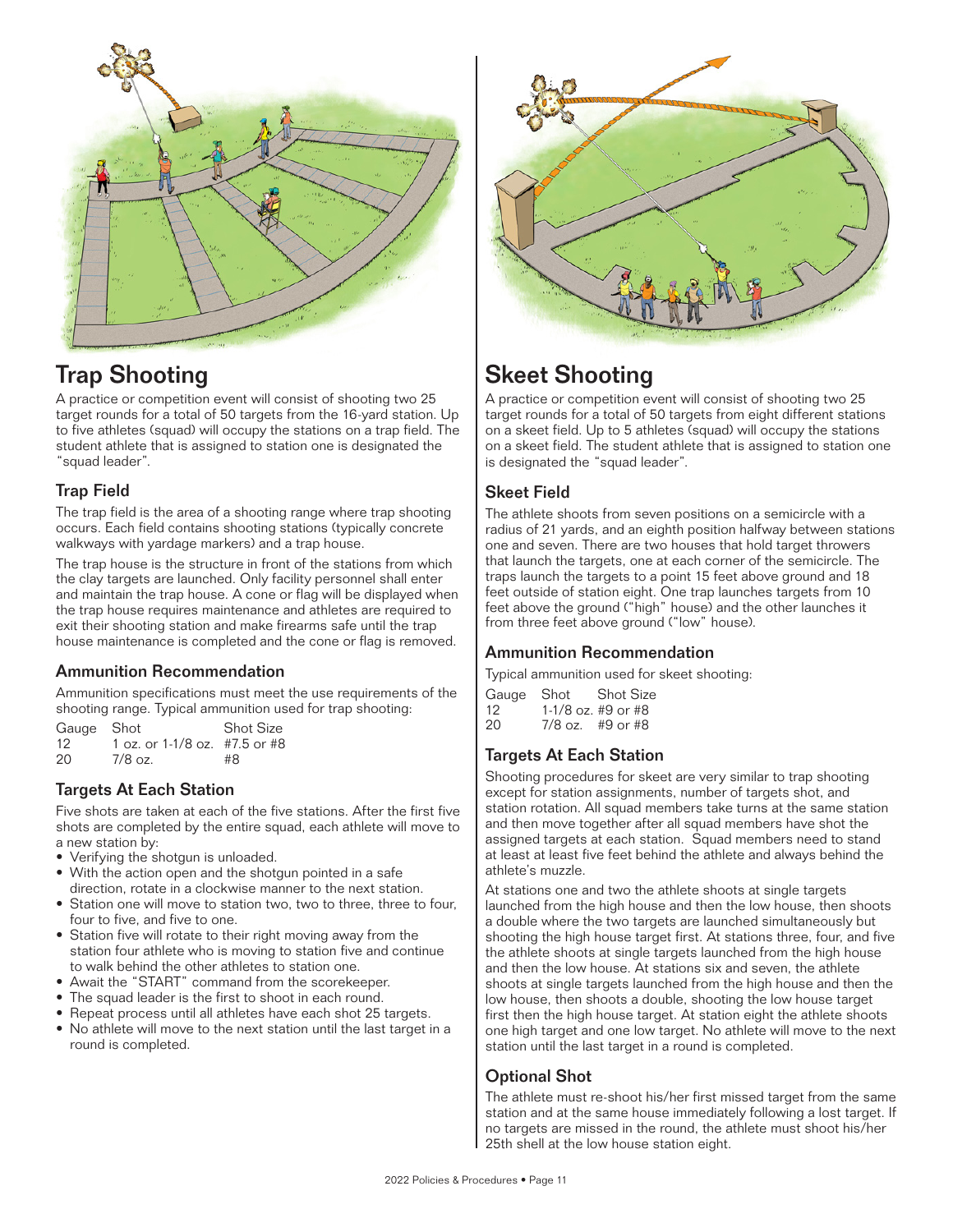

### Sporting Clays

A practice or competition event will consist of shooting a total of 50 targets from six to 12 different stations on a sporting clays field. Each station round will consist of six to 10 targets per station.

### Sporting Clays Course

A sporting clays course can be laid out in a number of ways but requires a vast landscape and variety of presentations. The configuration of sporting clay courses vary greatly between shooting ranges. Similar to hunting live birds, sporting clays is intended to challenge each athlete with clay targets being thrown at multiple angles from multiple locations. Typically, four to six student athletes compete at each station together rotating through all shot scenarios before moving on to the next station. Different fields within a course are typically located many yards away from one another and are accessible via walking along meandering paths.

### Ammunition Recommendation

Ammunition specifications must meet the use requirements of the shooting range. Typical ammunition used for trap shooting:

| Gauge Shot |                               | <b>Shot Size</b> |
|------------|-------------------------------|------------------|
| 12         | 1 oz. or 1-1/8 oz. #7.5 or #8 |                  |
| 20         | $7/8$ oz.                     | #8               |

### Targets At Each Station

Each station has a set of instructions notifying each athlete where the targets are coming from and how many will be thrown at a time. Sporting clays targets may be thrown left to right, right to left, away, incoming, vertically, from a tower or elevated platform and in a rabbit (along the ground) presentation. Sporting clays targets can be thrown individually or as a true or report pair. A true pair is defined as two targets being thrown at the same time from multiple throwers at a single station. Report pairs are defined as two targets being thrown in sequence with the second target being thrown as soon as the athlete completes the shot of the first target. No shooter will move to the next station until the last target in a round is completed.



### 5-Stand

A practice or competition event will consist of shooting two 25-target rounds for a total of 50 targets. Athletes compete in turn taking five shots at clay targets from five separate stations (stands).

Build a 5-stand field - visit www.usaclaytarget.com/build-5-stand/

### 5-Stand Field

A 5-stand field's target throwers are strategically placed throughout a large field. Each of the five stations that are aligned in a row are partially enclosed by a cage that limits the angles of shooting at targets. Each athlete can view the targets from all stations from the station they are shooting from. Once all athletes have completed a station they move in a clockwise rotation to the next station.

### Ammunition Recommendation

Typical ammunition used for skeet shooting:

|     | Gauge Shot | <b>Shot Size</b>   |
|-----|------------|--------------------|
| 12. |            | 1-1/8 oz. #9 or #8 |
| 20  |            | $7/8$ oz. #9 or #8 |

### Targets At Each Station

Five shots are taken at each of the five stations. After the first five shots are completed by the entire squad, each shooter will move to a new station by:

- Verifying the shotgun is unloaded.
- With the action open and the shotgun pointed in a safe direction, rotate in a clockwise manner to the next station.
- Station one will move to station two, two to three, three to four, four to five, and five to one.
- Station five will rotate to their right moving away from the station four athlete who is moving to station five and continue to walk behind the other athletes to station one.
- Await the "START" command from the scorekeeper.
- The squad leader is the first to shoot in each round.
- Repeat process until all athletes have each shot 25 targets.
- No athlete will move to the next station until the last target in a round is completed.

Each station has a menu card notifying the athlete where each target is being thrown. Targets are thrown from a pre-determined sequence with a variety of flight angles and consistent speed settings. Targets may be thrown from left to right, right to left, fading away, incoming, rabbit (along the ground), vertically, and from a tower or elevated platform. Generally, the first target thrown from each station is a single target followed up with either a report pair or true pair to round out that station. A report pair is defined as a single target thrown followed by another single target thrown upon the completion of the athletes first shot. A true pair is defined as two individual targets being thrown at the same time by multiple throwers.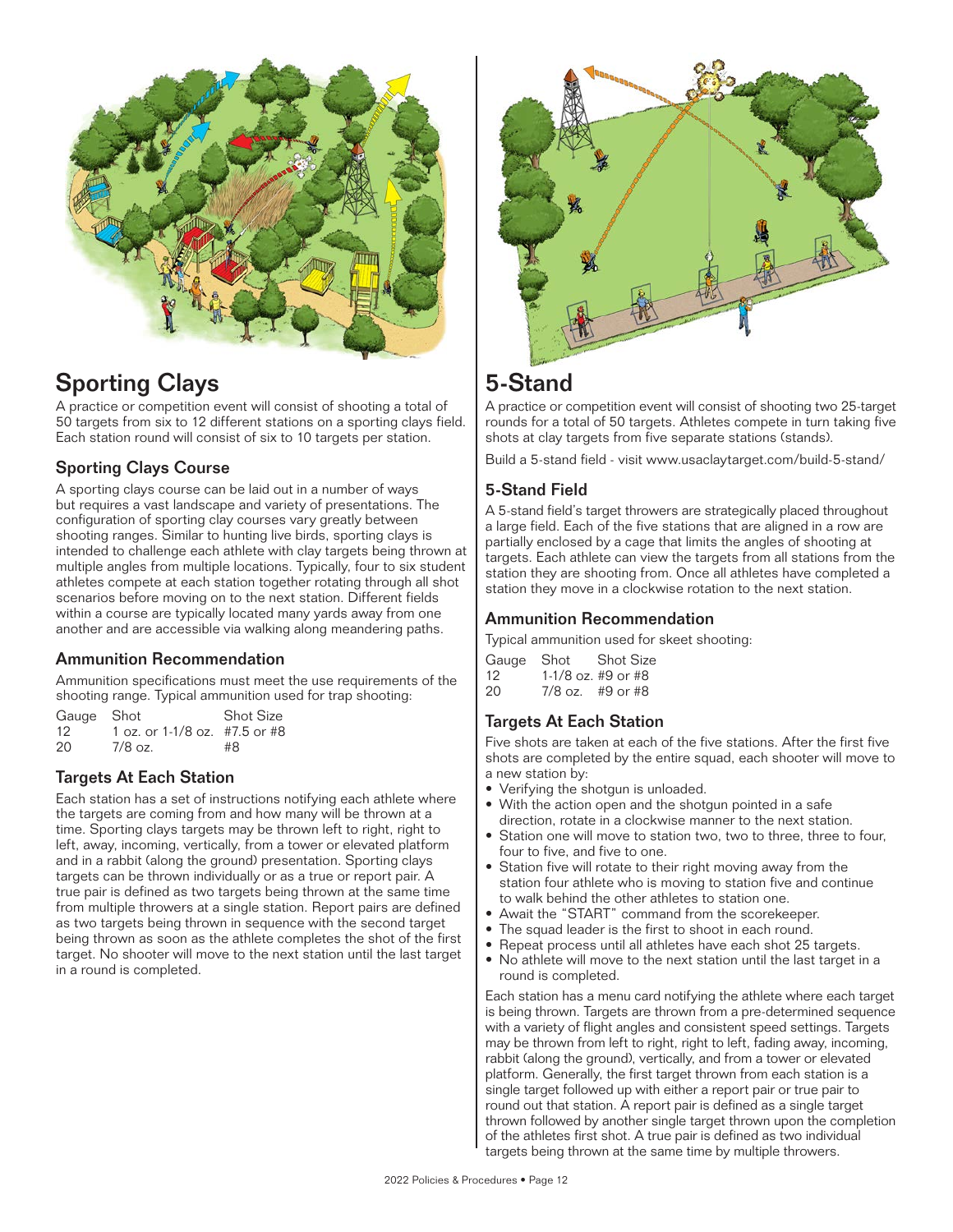### Practice & Competition Events

League events are defined as practice or competition during scheduled participation.

### League Play

Each team coordinates with their local shooting range to determine available days and times to complete the event.

- Practice and conference events are 50-target events.
- The scheduled event week is defined as starting on Sunday and ending on Saturday at 9:00 p.m. CT.
- All teams must conduct their competition week events in succession.
- Teams are allowed to complete a future event week prior to the schedule event week.
- Scores can only be submitted during the scheduled event week.
- A competition event may continue on a second day only if the competition event gets postponed due to weather, darkness, or other unforeseen circumstances.
- An athlete's score can only be used if completed on their team's scheduled event.
- All rounds are considered practice scores unless they are declared competition targets PRIOR to conducting the round.
- Using "best scores" from multiple events is not allowed.
- In all cases, a coach and Range Safety Officer must be present at all times when a student is participating in League events.
- No handicapping is allowed for athlete score adjustments.

### Season Schedule

The Sping season consists of eight consecutive weeks of conference events that is then followed by tournaments.

- Practice Weeks (1 and 2)
- Reserve Week (1)
- Competition Weeks (1-5)
- Fun Week (1)
- Tournaments

The Fall season does not include Practice Weeks, Fun Week, or tournaments.

Check the League's website for specific event dates.

### Inclement Weather

In the event of inclement weather before or during League events, coaches should make safety their priority.

- When lightning is observed or thunder is heard, the event must be suspended.
- The occurrence of lightning or thunder is not subject to interpretation or discussion. Lightning is lightning; thunder is thunder.
- Athletes and support personnel shall be moved to appropriate indoor facilities.
- Athletes shall not return to the field until lightning has been absent from the local sky and thunder has not been heard for 30 minutes.
- Spectators need to be advised to seek shelter also.

If the event is cancelled, the event may be rescheduled within the same week or the Reserve Week score must be used.

### **Practice**

Practice is allowed prior to a scheduled event or any other different scheduled day(s) if it doesn't interfere with other teams or shooting range members.

Any athlete wishing to shoot more should be encouraged to do so, if it doesn't interfere with other schools scheduled practice. It is important that a school team does not infringe on another school team's opportunity to participate by taking up more than their fair share of range time. In addition, teams are strongly encouraged to be respectful of all volunteer time and shooting range manager(s) time. Additional shooting may occur if all other athletes have had an opportunity to complete practice rounds and an athlete has

no viable opportunity to shoot during the week. Ask a coach or shooting range manager for availability and costs.

### Submitting Scores

Any team staff member authorized to submit scores is required to submit their team's scores for all events through the Scoring Management page in TMS through ClayTargetGo!.

- Scores must be submitted prior to 9:00 p.m. CDT on the Saturday of the scheduled event (practice or competition).
- Score submissions or changes can be made at any time prior to the weekly 9:00 p.m. CDT Saturday deadline.
- After submitting scores, team staff members will receive a confirmation email including athlete scores.
- If the team staff members do not receive the confirmation email, the scores were not properly submitted and they should try again.
- The scoring confirmation is emailed to all coaches that are selected by the Head Coach in the Team Management System.
- Partial (one or more athlete scores) scoring submissions count as a team score and the Reserve Week score for the team cannot be used.
- Any student athlete score that is an error cannot be corrected after the deadline.

\*\*IMPORTANT\*\* For any team that does not submit any event scores before the score submission deadline, the Reserve Week score will be used. No exceptions will be made after the deadline.

### Absent Athlete Scoring

If an athlete is absent for an event select the "Did Not Participate" box associated with the athlete's name when entering scores.

- If no score is entered for an athlete before the scoring submission deadline, DNP will automatically be used.
- DNP will not count against the athlete's weekly average score used for tournament classifications.
- DNP will not count against the team's weekly score unless the team does not meet the minimum number of athlete scores required for the True Team scoring.
- DNP disqualifies an athlete from overall and conference standings/awards and the National Championship individual competition.

### Practice Week Scores

League-scheduled practice week(s) scores can be entered through the Reserve Week.

### Reserve Score

The week prior to the first competition event week, each team will shoot in a "simulated" (not competing against other teams) competition and the scores will be used as a "reserve" score.

- The Reserve Week score will be saved in the scoring system and can be manually selected by the Head Coach or anyone authorized to submit scores for any week if the team cannot compete any scheduled event due to inclement weather or other unforeseen circumstances.
- Once the Reserve Week scores are submitted to use for a Competition Week, the scores cannot be changed.
- Reserve Week scores will be used as a tiebreaker in determining award winners for year-end team and individual competitions.
- Reserve Week scores can be used multiple times if required.
- Reserve Week scores are used by selecting the "Use Reserve Week Score" check box in the weekly score submission page in the Team Management System.
- Reserve Week scores are automatically used for the entire team if no scores are entered before the score submission deadline.
- The Reserve Week score cannot be used for an athlete that did not compete in a competition weekly event UNLESS the individual was quarantined due to COVID.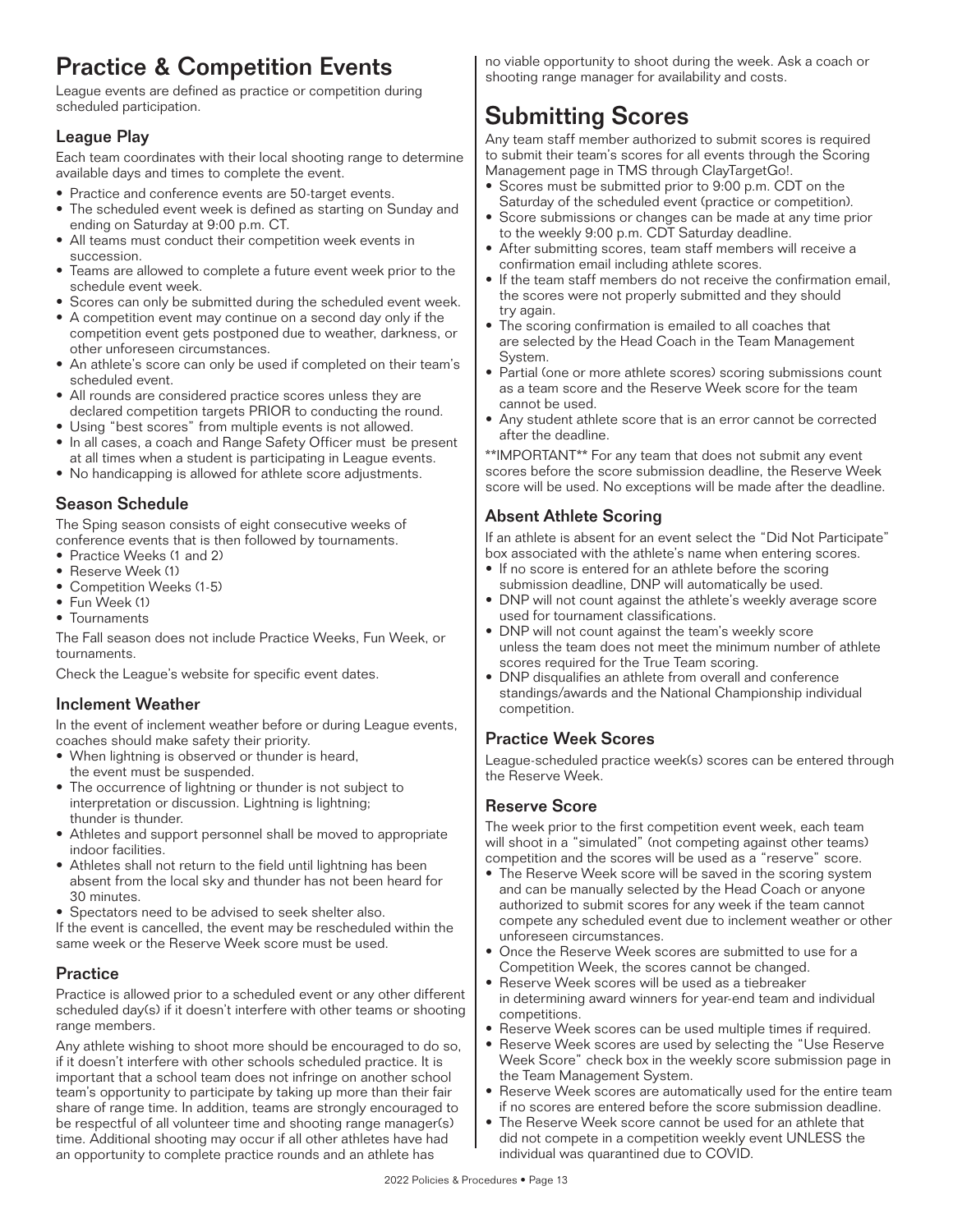• If an athlete cannot participate due to COVID quarantine, the coach MUST enter the student athlete's Reserve Week score manually in TMS when submitting weekly scores.

#### Uncompleted Reserve Week

If the Reserve Week cannot be completed during its scheduled week, follow the below preferences in the order as they appear to makeup the Reserve Week score:

- Reschedule the entire team or multiple squads to complete the Reserve Week event and submit scores during the Week 1 Competition Week.
- If the Reserve Week event cannot be completed during the first competition week, then compute the average scores for all student athletes for completed practice weeks and use them for your Reserve Week scores.
- If your team needs to use the Reserve Week scores for a competition event week and no Reserve Week scores are entered in the Team Management profile, then "0" scores will be used for all members.

### True Team® Scoring

The League's exclusive True Team® scoring format is used to determine the overall performance for a team in all weekly events during the season. League events are defined as practice or competition during scheduled participation.

The True Team® scoring designed specifically by the League makes competition exciting for the team and its student athletes while incorporating the League's mission and beliefs. This is accomplished by measuring which team is the best overall, rather than which team has the most top finishers while allowing all team members to participate. The League's True Team® scoring method is:

- Fair for everyone.
- Focused on team awards.
- Scalable to work with all team and conference sizes.
- Measurable so athletes and coaches can monitor personal Athlete Scores Used Each performance progress and goals.
- Flexible to encourage teams to offer open participation and  $\sqrt{\frac{1}{100}}$ introduce beginner participants.
- Open to all athletes on a team to contribute to the team score.

The League's True Team scoring is a similar scoring system used Fire League's frue feam scoring is a similar scoring system used<br>for other high school sports including track and swimming and gymnastics.  $\frac{1}{25}$  a  $\frac{1}{25}$  and  $\frac{1}{25}$  and  $\frac{1}{25}$  and  $\frac{1}{25}$  and  $\frac{1}{25}$  and  $\frac{1}{25}$ Blue 7 Less Do Not Qualify (DNQ) Lower Scores x 25% 2 24

### Class Designation Red 8 Athlete Scores Used Each Week = 5 3 23

A Class contains multiple conferences. Multiple Classes may be  $\begin{array}{|c|c|c|c|c|}\n\hline\n & 4 & 22\n\end{array}$ used for the League if a multi-day tournament is required at the end  $\begin{bmatrix} 5 & 21 \end{bmatrix}$ of the season.

### Conference Designation

Each conference for each sport in a state is comprised of three or more teams with a minimum of five (5) student athletes. Teams are assigned a conference based on a similar number of members on a team.

Leagues that have less than three teams will be assigned to a National Conference for their corresponding sport. The National Conference will be comprised of teams throughout the country that will compete in conference and tournament events. Conference wards will represent their corresponding state awards. Tournament awards will represent the National Tournament.

See the Conference example to the right.

### Conference True Team Points Calculation

In the True Team® scoring format, each team in a conference must have the same number of athlete scores used to offer an equal opportunity of points earned. Each conference will have a different total of the points available to be earned for each event because each conference will have a different number of qualifying athletes and perhaps a different number of teams.

- The number of scores used is determined upon a team's conference designation which occurs after the athlete registration deadline but before Competition Week 1 begins.
- Smaller conferences with smaller teams will use less scores.
- Larger conferences with larger teams will use more scores.
- The same number of team members must be used for each team to provide equal opportunity to earn points.

See the Conference True Team Points Calculation example below.

#### Conference True Team Point Assignment

Athletes compete against all athletes each week within a conference. True Team points are assigned based on rankings.

- The total True Team points available in a conference is determined by multiplying the number of conference teams and the number of athlete scores used each week.
- First place receives the highest number of True Team points and the remaining scores are assigned based on decreasing subsequent scores to the last qualifying score that receives one point.

See the Conference True Team Point Assignments example below.

#### Conference True Team Points Calculation Conference True Team Point Assignments Calculation Conference True Team Point Assignments Calculation Conference True Team Point Assignments Calculation Conference True Team Point As

| <b>Team</b>   | <b>Athletes</b> |
|---------------|-----------------|
| White         |                 |
| Blue          |                 |
| Red           |                 |
| Yellow        |                 |
| <b>Orange</b> |                 |

Conference True Team Points Calculation

|                   | ltem                                   | Factor | True Team |
|-------------------|----------------------------------------|--------|-----------|
|                   | Lowest Number Of Athletes On A Team    |        |           |
| nce sizes.        | Less Do Not Qualify (DNQ) Lower Scores |        | 25%       |
| nonitor personal  | Athlete Scores Used Each Week          |        |           |
|                   | Teams                                  |        |           |
| participation and | Total Athlete Scores Used              |        | 25        |
|                   |                                        |        |           |

#### Conference True Team Point Assignments

| Ranking                                                              |  |
|----------------------------------------------------------------------|--|
|                                                                      |  |
|                                                                      |  |
|                                                                      |  |
|                                                                      |  |
|                                                                      |  |
|                                                                      |  |
|                                                                      |  |
|                                                                      |  |
| <u>  1 2 3 4 5 6 7 8 9 10 11 12 13 14 15 16 7 18 9 0 1 2 2 3 4 2</u> |  |
|                                                                      |  |
|                                                                      |  |
|                                                                      |  |
|                                                                      |  |
|                                                                      |  |
|                                                                      |  |
|                                                                      |  |
|                                                                      |  |
|                                                                      |  |
|                                                                      |  |
|                                                                      |  |
|                                                                      |  |
|                                                                      |  |
|                                                                      |  |
|                                                                      |  |
|                                                                      |  |
| Total True Team Points                                               |  |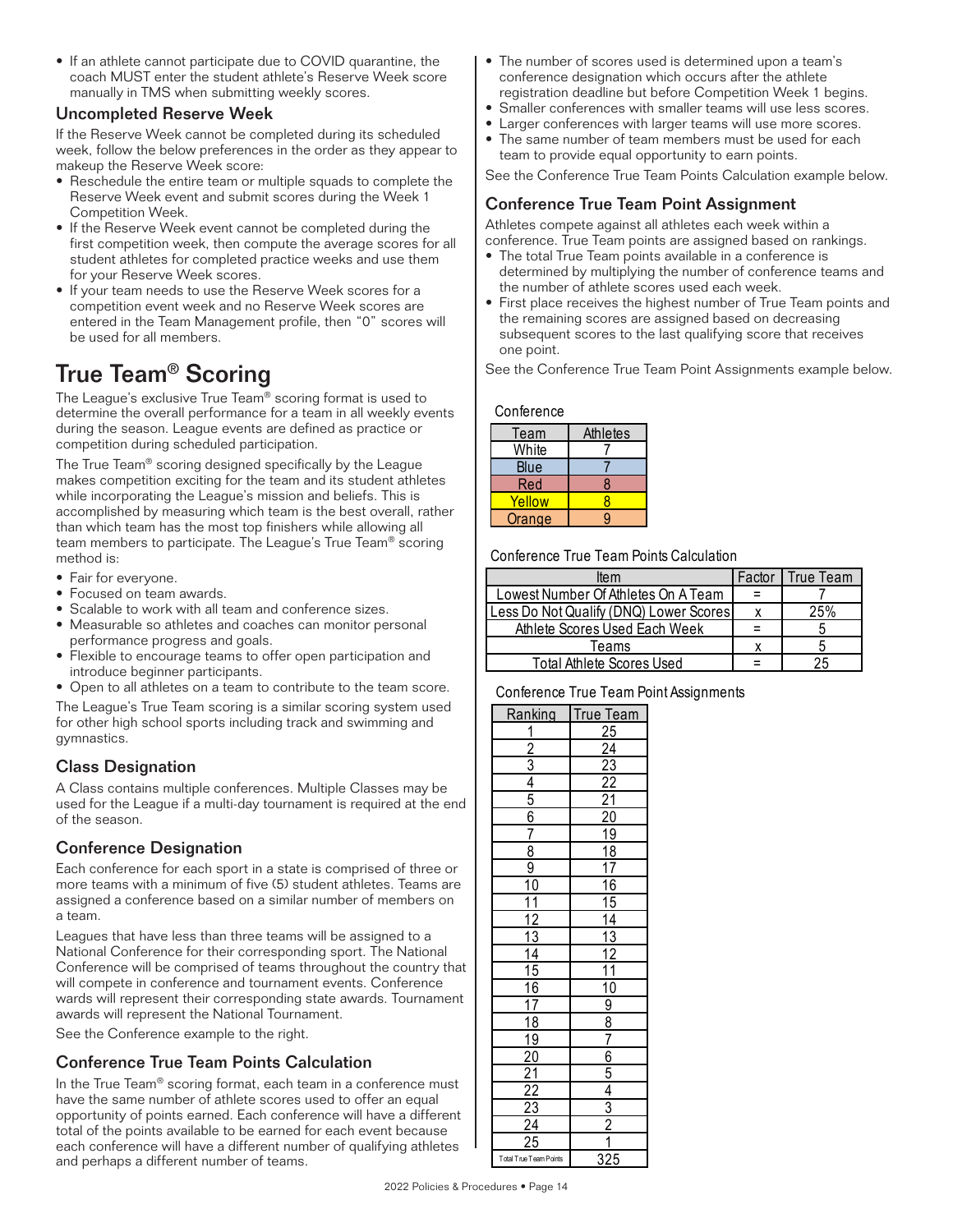### Earning True Team® Scoring Points – Athlete

When weekly event scores are calculated, each athlete's scores are ranked and the True Team points earned are assigned.

- The top scores, as determined by the qualifying number of scores used for your team each week, are compared against all other teams within a conference.
- The top score receives the highest number of points available and the remaining scores are assigned based on decreasing subsequent scores to the last qualifying score that receives one point.
- Scores that are tied will split the earned points equally.
- Athletes who do not qualify (DNQ) for the week's top qualifying scores are recorded, submitted and contribute to an athlete's overall average, but not used in the team's score for the week.

See the Week 4 Event: Athlete Scores And True Team Points Earned example below.

#### Week 4 Event: Athlete Scores And True Team Points Earned

| Team        | Event                         | Ranking          | True Team Points | • Student athlete rankings and 25/50 Straight Club listings are<br>not updated until scores are posted. |      |                  |                 |      |              |                |  |
|-------------|-------------------------------|------------------|------------------|---------------------------------------------------------------------------------------------------------|------|------------------|-----------------|------|--------------|----------------|--|
| White       | 49                            |                  | 25               |                                                                                                         |      |                  |                 |      |              |                |  |
| <b>Blue</b> | 48                            | $\overline{2}$   | 24               |                                                                                                         |      |                  |                 |      |              |                |  |
| Red         | 47                            | $\overline{13}$  | 22.5             | Week 4 Event: Team Scores                                                                               |      |                  |                 |      |              |                |  |
| Red         | 47                            | $\overline{13}$  | 22.5             | Team                                                                                                    |      | True Team Points |                 |      |              |                |  |
| Yellow      | 46                            | $\overline{5}$   | 21               |                                                                                                         |      | 25               |                 |      |              |                |  |
| Orange      | 44                            | $\overline{6}$   | 20               |                                                                                                         |      | 14               |                 |      |              |                |  |
| Orange      | 43                            | $\overline{7}$   | 19               | White                                                                                                   |      | 11               |                 |      |              |                |  |
| Red         | 42                            | $\overline{8}$   | 18               |                                                                                                         |      | 9.5              |                 |      |              |                |  |
| Blue        | $\overline{41}$               | $\overline{19}$  | 16               |                                                                                                         |      | 5                |                 |      |              |                |  |
| Yellow      | 41                            | $\overline{19}$  | 16               | <b>Total Team Score</b>                                                                                 |      | 64.5             |                 |      |              |                |  |
| Orange      | 41                            | $\overline{19}$  | 16               |                                                                                                         |      | $\overline{24}$  |                 |      |              |                |  |
| White       | 40                            | 12               | $\overline{14}$  |                                                                                                         |      | 16               |                 |      |              |                |  |
| Blue        | 39                            | $\overline{13}$  | 13               | Blue                                                                                                    |      | $\overline{13}$  |                 |      |              |                |  |
| Red         | 38                            | 14               | $\overline{12}$  |                                                                                                         |      | $6\,$            |                 |      |              |                |  |
| White       | 37                            | 15               | 11               |                                                                                                         |      | $\overline{2}$   |                 |      |              |                |  |
| White       | 35                            | T16              | 9.5              | <b>Total Team Score</b>                                                                                 |      | 61               |                 |      |              |                |  |
| Red         | 35                            | <b>T16</b>       | 9.5              |                                                                                                         |      | 22.5             |                 |      |              |                |  |
| Yellow      | 33                            | 18               | $\overline{8}$   |                                                                                                         |      | 22.5             |                 |      |              |                |  |
| Yellow      | 30                            | 19               | $\overline{7}$   | Red                                                                                                     |      | 18               |                 |      |              |                |  |
| <b>Blue</b> | 29                            | $\overline{20}$  | $\overline{6}$   |                                                                                                         |      | $\overline{12}$  |                 |      |              |                |  |
| White       | 24                            | 21               | $\overline{5}$   |                                                                                                         |      | 9.5              |                 |      |              |                |  |
| Orange      | $\overline{22}$               | T22              | 3.5              | <b>Total Team Score</b>                                                                                 |      | 84.5             |                 |      |              |                |  |
| Yellow      | $\overline{22}$               | $\overline{722}$ | 3.5              |                                                                                                         |      | $\overline{21}$  |                 |      |              |                |  |
| Blue        | $\overline{21}$               | $\overline{24}$  | $\overline{2}$   |                                                                                                         |      | 16               |                 |      |              |                |  |
| Orange      | 19                            | 25               | $\overline{1}$   | Yellow                                                                                                  |      | $\overline{8}$   |                 |      |              |                |  |
| White       | 18                            | <b>DNQ</b>       | 0                |                                                                                                         |      | $\overline{7}$   |                 |      |              |                |  |
| Red         | 17                            | <b>DNQ</b>       | $\overline{0}$   |                                                                                                         |      | 3.5              |                 |      |              |                |  |
| Yellow      | 17                            | <b>DNQ</b>       | $\overline{0}$   | <b>Total Team Score</b>                                                                                 |      | 55.5             |                 |      |              |                |  |
| Orange      | 17                            | <b>DNQ</b>       | $\mathbf{0}$     |                                                                                                         |      | 20               |                 |      |              |                |  |
| Orange      | 16                            | <b>DNQ</b>       | $\pmb{0}$        |                                                                                                         |      | 19               |                 |      |              |                |  |
| Yellow      | 12                            | <b>DNQ</b>       | $\overline{0}$   | Orange                                                                                                  |      | 16               |                 |      |              |                |  |
| Orange      | $\overline{9}$                | <b>DNQ</b>       | $\pmb{0}$        |                                                                                                         |      | 3.5              |                 |      |              |                |  |
| Red         | $\bf 8$                       | <b>DNQ</b>       | $\mathbf{0}$     |                                                                                                         |      |                  |                 |      |              |                |  |
| Yellow      | $\overline{8}$                | <b>DNQ</b>       | $\overline{0}$   | <b>Total Team Score</b>                                                                                 |      | 59.5             |                 |      |              |                |  |
| Blue        | $\overline{7}$                | <b>DNQ</b>       | $\overline{0}$   |                                                                                                         |      |                  |                 |      |              |                |  |
| Red         | $\overline{6}$                | <b>DNQ</b>       | $\mathbf{0}$     |                                                                                                         |      |                  |                 |      |              |                |  |
|             |                               |                  |                  | Weeks 1-4 Events: Overall Team Scores                                                                   |      |                  |                 |      |              |                |  |
| Orange      | $\overline{4}$                | <b>DNQ</b>       | $\overline{0}$   | Team                                                                                                    | Week | Week Week        |                 | Week | Overall Rank |                |  |
| White       | 4                             | <b>DNQ</b>       | 0                | White                                                                                                   | 69.5 | $\overline{75}$  | $\overline{71}$ | 64.5 | 280          |                |  |
| Blue        | $\overline{3}$                | <b>DNQ</b>       | $\mathbf 0$      | Blue                                                                                                    | 71   | 75               | 68.5            | 61   | 275.5        | $\overline{2}$ |  |
|             | <b>Total True Team Points</b> |                  | 325              | Red                                                                                                     | 60   | 61.5             | 58              | 84.5 | 264          | 3              |  |
|             |                               |                  |                  | Yellow                                                                                                  | 70   | 55.5             | 67.5            | 55.5 | 248.5        | 4              |  |

### Earning True Team® Scoring Points – Team

After athlete True Team points earned are determined, each athlete's True Team points are added together to determine the total team score for the event.

If a team has a lesser amount of athlete scores submitted (ie: 4) than the required True Team scores required (ie: 5), then the remaining scores needed (ie: 1) will be assigned last place in the weekly rankings and recieve the minimum amount (ie: 1) of True Team points earned.

See Week 4 Event: Team Scores example below.

#### Team Standings

The team score is then compared against scores of all the other teams in a conference to determine weekly and overall standings. Treams in a comerence to determine weekly and overall standing.<br>See Weeks 1-4 Events: Overall Team Scores example below.

### Published Scores, Athlete Rank & Standings

- All calculations and scores are posted on the League's website on Sunday. True Team Sunday.<br>True Team & Team & Team & Team & Team & Team & Team & Team & Team & Team & Team & Team & Team & Team & Team & T
- Team | Event | Ranking True Team Points | Student athlete rankings and 25/50 Straight Club listings are

| <u>Team</u>              | <b>True Team Points</b> |  |  |  |  |  |  |
|--------------------------|-------------------------|--|--|--|--|--|--|
|                          | <u> 25</u>              |  |  |  |  |  |  |
|                          | 14                      |  |  |  |  |  |  |
| White                    | 11                      |  |  |  |  |  |  |
|                          | <u>9.5</u>              |  |  |  |  |  |  |
|                          | 5                       |  |  |  |  |  |  |
| <b>Total Team Score</b>  | 64.5                    |  |  |  |  |  |  |
|                          | $\overline{24}$         |  |  |  |  |  |  |
|                          | $\overline{16}$         |  |  |  |  |  |  |
| <b>Blue</b>              | $\overline{13}$         |  |  |  |  |  |  |
|                          | $6\phantom{.}$          |  |  |  |  |  |  |
|                          | $\overline{2}$          |  |  |  |  |  |  |
| <b>Total Team Score</b>  | $\overline{61}$         |  |  |  |  |  |  |
|                          | <u> 22.5</u>            |  |  |  |  |  |  |
|                          | 22.5                    |  |  |  |  |  |  |
| Red                      | 18                      |  |  |  |  |  |  |
|                          | 12                      |  |  |  |  |  |  |
|                          | 9.5                     |  |  |  |  |  |  |
| <b>Total Team Score</b>  | 84.5                    |  |  |  |  |  |  |
|                          | <u>21</u>               |  |  |  |  |  |  |
|                          | 16                      |  |  |  |  |  |  |
| Yellow                   | $\overline{8}$          |  |  |  |  |  |  |
|                          | 7                       |  |  |  |  |  |  |
|                          | $\overline{3.5}$        |  |  |  |  |  |  |
| <u> Total Team Score</u> | 55.5                    |  |  |  |  |  |  |
|                          | 20                      |  |  |  |  |  |  |
|                          | <u>19</u>               |  |  |  |  |  |  |
| Orange                   | 16                      |  |  |  |  |  |  |
|                          | 3.5                     |  |  |  |  |  |  |
|                          | 1                       |  |  |  |  |  |  |
| <b>Total Team Score</b>  | 59.5                    |  |  |  |  |  |  |

#### Weeks 1-4 Events: Overall Team Scores

| Orange |                               | <b>DNQ</b> |     |  | Team                | Week                     | Week      | Week | Week | <b>Overall</b> Rank |  |
|--------|-------------------------------|------------|-----|--|---------------------|--------------------------|-----------|------|------|---------------------|--|
| White  |                               | <b>DNQ</b> |     |  | White               | 69.5                     | 75<br>J.  | ¬    | 64.5 | 280                 |  |
| Blue   |                               | <b>DNQ</b> |     |  | Blue                | $\overline{\phantom{a}}$ | 75<br>ل ا | 68.5 | 61   | 275.5               |  |
|        | <b>Total True Team Points</b> |            | 325 |  | Red                 | 60                       | 61.5      | 58   | 84.5 | 264                 |  |
|        |                               |            |     |  | Yellow              | 70                       | 55.5      | - 2  | 55.5 | 248.5               |  |
|        |                               |            |     |  | Orange              | 54.5                     | 58        | 60   | 59.5 | 232                 |  |
|        |                               |            |     |  | <b>Total Points</b> | 325                      | 325       | 325  | 325  | 1300                |  |